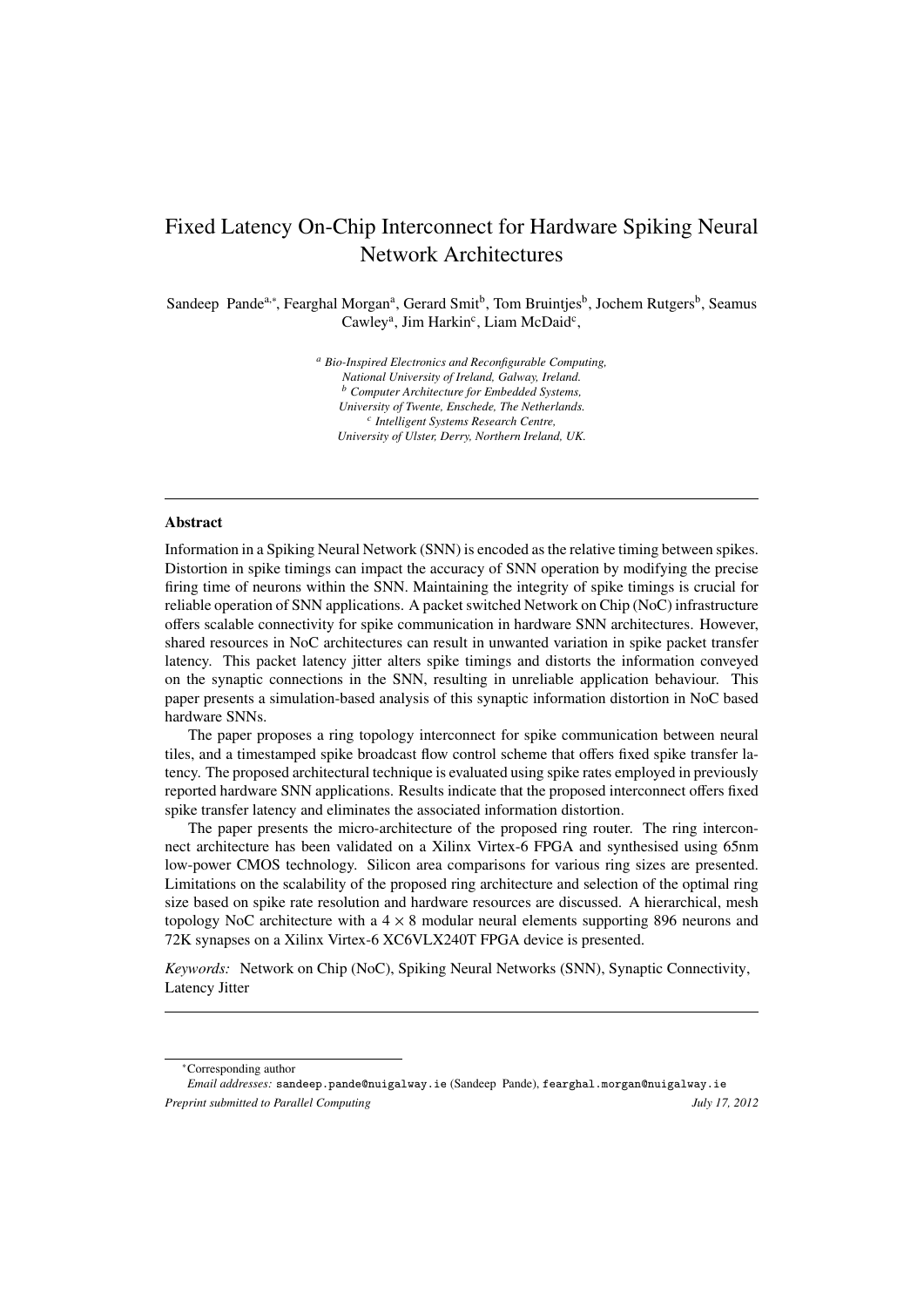# 1. Introduction

Biologically inspired artificial neural network computing techniques mimic the key functions of the human brain and have the potential to offer smart and adaptive solutions for complex real world problems [1]. The organic central nervous system includes a dense and complex interconnection of neurons and synapses, where each neuron connects to thousands of other neurons through synaptic connections. Computing systems based on Spiking Neural Networks (SNNs) emulate real biological neural networks, conveying information through the communication of short transient pulses (*spikes*) via synaptic connections between neurons. Each neuron maintains a *membrane potential*, which is a function of incoming spikes, associated synaptic weights, current membrane potential, and the membrane potential *leakage coe*ffi*cient* [2] [3]. A neuron *fires* (emits a spike to all connected synapses/neurons), when its membrane potential exceeds the neuron's firing threshold value. Research on biological neurons suggests that the information is encoded in the mean firing rate of the neurons, or the relative timing between the spikes [2] [3]. For SNN practical implementations, *rate based coding*, where the system inputs/outputs are encoded as distinct spike rates and *temporal based coding*, employing precise timing between the spikes are used [4] [5] [6].

Hardware SNN based systems offer the potential for elegant, low-power and scalable methods of embedded computing, with rich non-linear dynamics, ideally suited to applications including classification, estimation, prediction, dynamic control and signal processing. The efficient implementation of hardware SNN architectures for real-time embedded systems is primarily influenced by neuron design, scalable on-chip interconnect architecture and SNN training/learning algorithms [7]. Packet switched Network on Chip (NoC) architectures have recently been proposed as the spike communication infrastructure for hardware SNNs, where data packets containing spike information are routed over a network of routers. The NoC based synaptic connectivity approach provides flexible inter-neuron communication channels, scalable interconnect and connection reconfigurability [8] [9]. The authors have investigated and proposed  $EMBRACE<sup>1</sup>$  as an embedded computing element for implementation of large scale SNNs [10] [11] [12]. The proposed EMBRACE mixed-signal architecture incorporates neuron circuits interconnected using a packet switched NoC architecture.

Packet transfer on the shared on-chip resources within a NoC based hardware SNN results in different latency values for each NoC packet. The NoC packet latency variation (jitter) alters the arrival timing of spike packets at the destination neurons, distorting the encoded information within the SNN. While a NoC based hardware SNN can be trained to produce correct application behaviour, a change in NoC traffic pattern can impact the accuracy of the SNN application. The traffic dependent NoC packet latency jitter can cause an application to fail due to changes in the NoC traffic pattern. Providing guarantees for packet transfer latency is difficult in NoC based SNN architectures due to the large number of virtual synaptic connections. This paper simulates (using clock cycle accurate SystemC models) and analyses the synaptic information distortion in NoC based hardware SNNs due to packet transfer latency jitter caused by the NoC communication infrastructure.

The paper proposes a ring topology interconnect for spike communication between neural tiles, and a timestamped spike broadcast flow control scheme that offers fixed spike transfer la-

<sup>(</sup>Fearghal Morgan), g.j.m.smit@utwente.nl (Gerard Smit), t.m.bruintjes@utwente.nl (Tom Bruintjes), j.h.rutgers@utwente.nl (Jochem Rutgers), s.cawley6@nuigalway.ie (Seamus Cawley),

jg.harkin@ulster.ac.uk (Jim Harkin), lj.mcdaid@ulster.ac.uk (Liam McDaid)

<sup>&</sup>lt;sup>1</sup>EMulating Biologically-inspiRed ArChitectures in hardwarE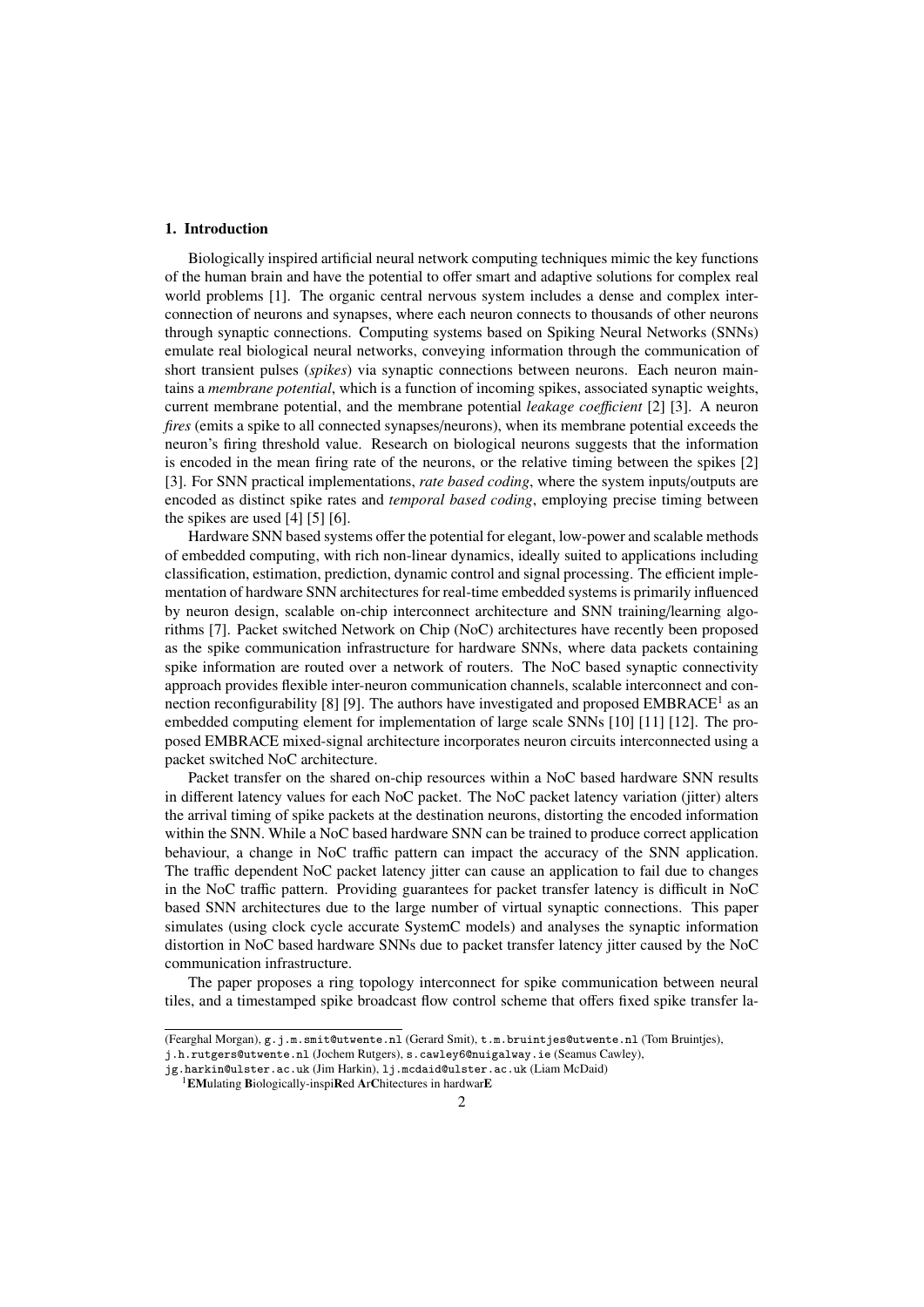tency. The proposed architectural technique is evaluated using spike rates employed in previously reported hardware SNN applications. Results indicate that the proposed interconnect offers fixed spike transfer latency and eliminates the associated information distortion. The paper presents the micro-architecture of the proposed ring router. The ring interconnect architecture has been validated on a Xilinx Virtex-6 FPGA and synthesised using 65nm low-power CMOS technology. Silicon area comparisons for various ring sizes are presented. Limitations on the scalability of the proposed ring architecture and selection of the optimal ring size based on spike rate resolution and hardware resources are discussed. A hierarchical, mesh topology NoC architecture with  $a 4 \times 8$  modular neural elements supporting 896 neurons and 72K synapses on a Xilinx Virtex-6 XC6VLX240T FPGA device is presented.

The structure of the paper is as follows: Section 2 reviews the NoC architectures suited for hardware SNN implementations. Section 3 presents simulation results of the effect of latency jitter in NoC based hardware SNN architectures and discusses the impact of the noise introduced by latency jitter on SNN applications. Section 4 presents the spike flow control of the proposed interconnect architecture and the detailed micro-architecture of the proposed ring router. Section 5 presents ring interconnect spike transfer latency results and discusses the limitations on scalability of the proposed ring architecture. The section analyses the optimal ring size for practical spike rate encoding resolution and hardware implementation. Hardware resource utilisation results are also presented. Section 6 concludes the paper and presents future work.

#### 2. NoC Architectures for Hardware SNNs

This section reviews related work on NoC based communication architectures for hardware SNN systems. The review focuses on NoC architectures which can be used as hardware SNN interconnect and provide latency management.

Network on Chip (NoC) architectures have been proposed as a promising solution for multicore System on Chip (SoC) systems [13] [14]. A typical NoC architecture comprises interconnected routers, which support data transfer between on-chip entities. NoC architectures can be broadly categorised as *Circuit Switched* or *Packet Switched*. Circuit switched NoC architectures provide data connectivity to SoC entities by allocating dedicated physical communication channels between the on-chip routers. Packet switched NoC architectures route individual data packets over a network of routers. A packet switched NoC architecture can provide a suitable communication infrastructure for hardware SNNs, offering scalable, parallel, distributed communication channels with flexible reconfigurability [15] [10] [8].

A NoC architecture suitable for hardware SNNs should:

- maintain the integrity of information encoded within spike timings
- support a large number of virtual synaptic communication channels
- support connection topologies that closely resemble neural connectivity patterns

Information in SNNs is contained within spike timings. Hence the NoC spike communication infrastructure should ideally support fixed latency spike transfer in order to maintain the integrity of the encoded information. Computationally powerful hardware SNN architectures are characterised by thousands of neurons and millions of synapses [16] [17] [18] [19] [20] [21] [22] [23]. Hence, the NoC spike communication infrastructure should support millions of virtual synaptic communication channels. Localised multicast communication schemes closely resemble the connectivity patterns typically observed in SNN application topologies and NoC architectures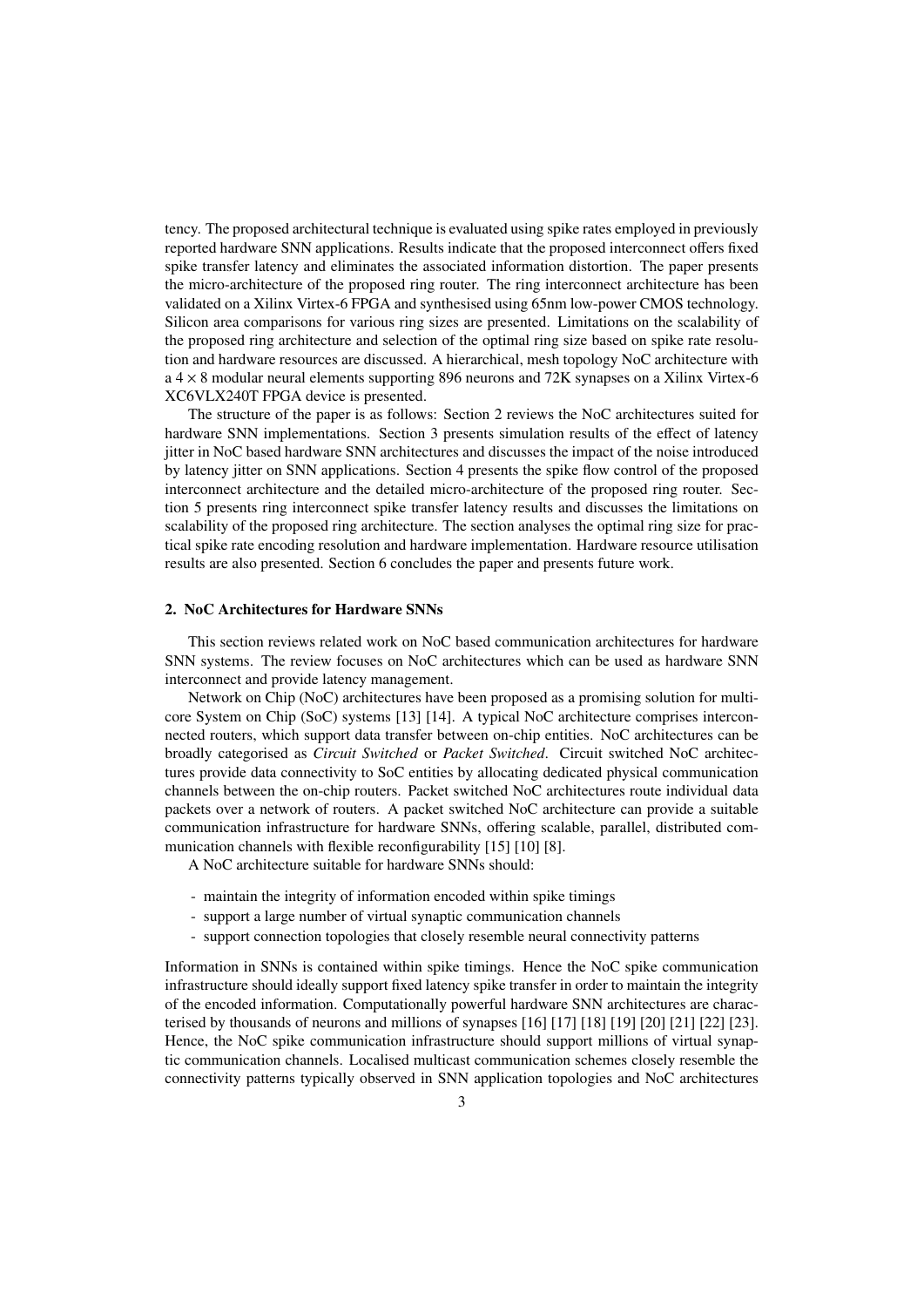supporting such connectivity patterns are especially suitable for hardware SNN architectures [8]. Information distortion in SNN structures is directly proportional to spike transfer latency jitter. For practical hardware SNN implementations, the spike transfer latency can be longer than the minimum (or best case) latency, though the latency jitter should be as low as possible.

The Æthereal NoC architecture [24], developed specifically for streaming media applications, combines both Guaranteed Services (GS) and Best Effort (BE) services in a single router design. The architecture aims to offer guaranteed services such as uncorrupted, lossless, ordered data delivery, guaranteed throughput and bounded latency essential for real-time embedded multimedia applications. ×*pipes* [25], a scalable and high performance NoC architecture, consists of a library of synthesizable soft macros to realise latency insensitive on-chip communication. The router design is deeply pipelined and the NoC architecture is optimised for high throughput and low latency. The QNoC architecture [26] comprises a two-dimensional planar mesh topology NoC with fixed shortest path multi-class wormhole routing and provides statistical guarantees for packet communication. The QNoC architecture defines various service levels such as *Real-Time Service Level* which guarantees bandwidth and latency essential for real-time applications, such as streamed audio and video processing. SoCBUS [27], a circuit switched NoC architecture uses the initial phase of resource reservation using setup and acknowledge packets. The system can provide throughput and latency guarantees after successful channel setup.

Recent research indicates an increasing use of NoC architectures for hardware SNN systems [15] [10] [8]. A generic reconfigurable neural network architecture using a packet switched NoC communication infrastructure is reported in [15]. The architecture consists of a 2-D torus topology NoC, where each router serves four neurons and offers monolithic connectivity. An FPGA-based mesh topology NoC, using XY unicast routing for a clustered neural network, has been proposed in [28]. A unicast communication scheme is a limiting factor in large hardware neural network implementations because of large number of synaptic connections. A theoretical and comparative analysis of interconnect architectures for hardware SNN systems is reported in [8]. The paper argues the use of packet switched mesh topologies over fat tree, point-to-point and shared bus topologies. Due to the connectivity patterns observed in neural topologies, multicast communication schemes outperform unicast and broadcast. A bufferless ring topology NoC architectures have been proposed, which aim to achieve low packet transfer latency while maintaining a small silicon footprint [29]. Although, the ring topologies offer deterministic hop counts between nodes, the inherent connectivity pattern limits its scalability, affecting the network performance [30]. However, ring topology offers simple and compact architecture suitable for hardware implementation. This paper presents an eight node ring topology interconnect along with a fixed spike transfer latency flow control. The proposed eight neural tile ring interconnect integrates as an element within a mesh topology NoC forming a scalable, modular hardware SNN architecture.

The authors have investigated and proposed EMBRACE (figure 1), a NoC based hardware SNN architecture for implementation of large scale SNNs, specifically targeted at embedded applications [10] [11]. A Modular Neural Tile (MNT) architecture has been proposed for reducing the silicon area, by using a combination of fixed and configurable synaptic connections [12]. The proposed MNT comprises a 16:16 neuron fully connected SNN. MNTs are integrated in a two dimensional mesh topology, packet switched NoC interconnect to form a hardware modular SNN architecture (figure. 1). Synaptic connectivity is achieved by routing unicast spike packets. A hierarchical NoC architecture has also been explored to address the scalability issues of neural interconnect architectures [31].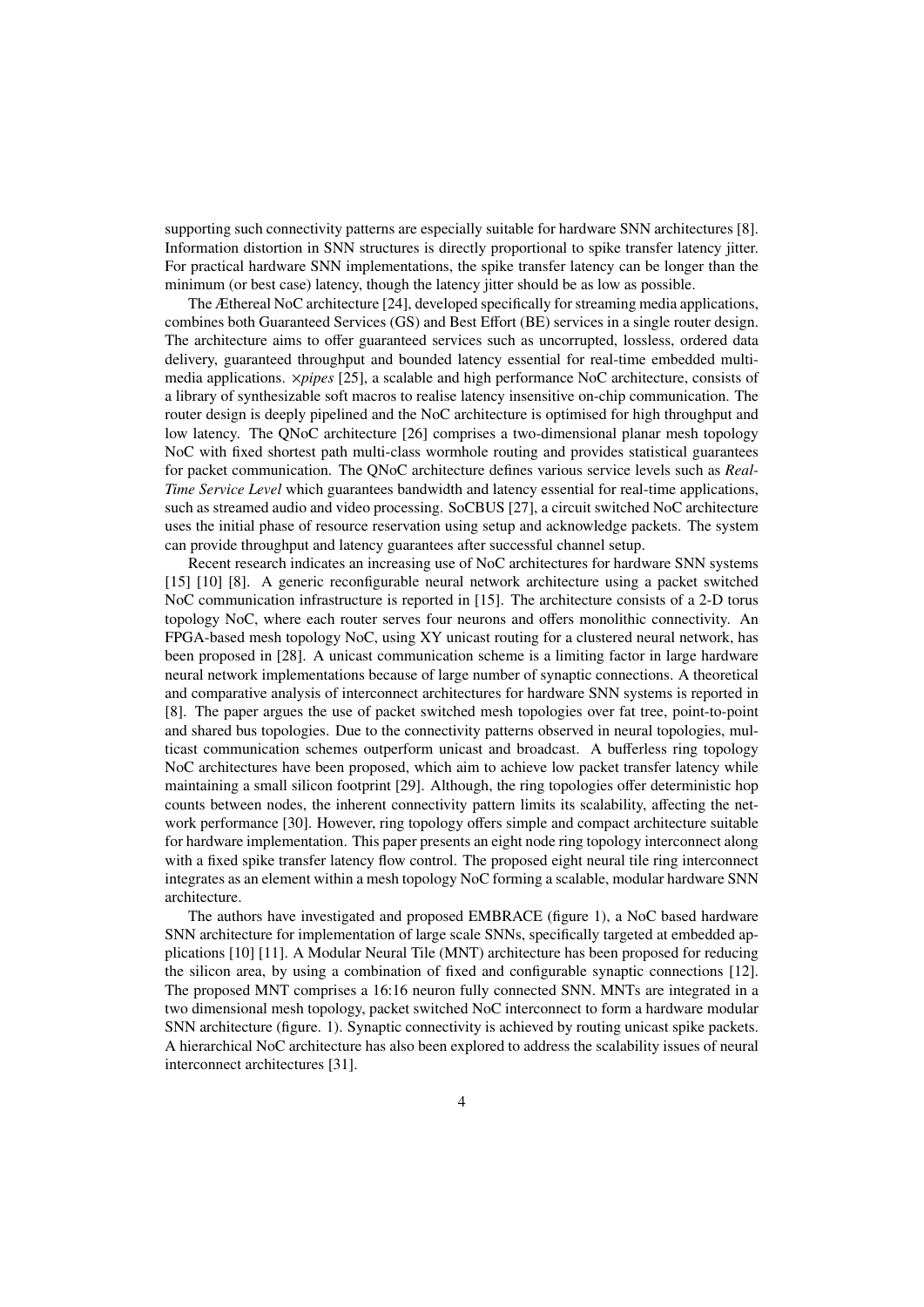

Figure 1: EMBRACE Hardware Modular SNN Architecture (The Modular Neural Tile (MNT) comprises a two layered 16:16 fully connected SNN structure, packet encoder/decoder, SNN configuration and topology memory)

## 3. Information Distortion in NoC-based Hardware SNN Architectures

This section analyses the synaptic information distortion in SNN structures due to packet transfer latency jitter caused by the NoC communication infrastructure, using clock cycle accurate simulation models and discusses the impact of the noise introduced by latency jitter on SNN applications.

#### *3.1. Latency Jitter in The EMBRACE Mesh Topology NoC Architecture*

The reported EMBRACE hardware modular SNN architecture illustrated in figure 1, uses a packet switched NoC for synaptic connectivity between Modular Neural Tiles (MNT) [10] [12]. Routers are connected in North, East, South and West directions, forming a manhattan-style, two dimensional mesh topology NoC architecture. Spike communication between the MNTs is achieved by routing spike information within spike data packets over the network of routers. Each MNT contains a 16:16 fully-connected feed-forward SNN structure as the neural computing module, and interfaces with the attached NoC router for spike communication. Each NoC router transmits spike packets for the 16 output neurons and receives spike packets destined for the 16 input neurons of the attached MNT. The maximum spike rate accepted by the NoC router is one spike packet every 8 clock cycles). The NoC architecture supports unicast packet flow control, where each spike packet contains destination synapse information for a single spike and is routed independently. The NoC architecture uses an XY routing scheme.

The variation in packet transfer latency resulting from the spike communication interference introduced by the EMBRACE NoC architecture has been modelled using EMBRACE-SysC (clock cycle accurate SystemC simulation models [32]). The mean  $(\mu_l)$  and standard deviation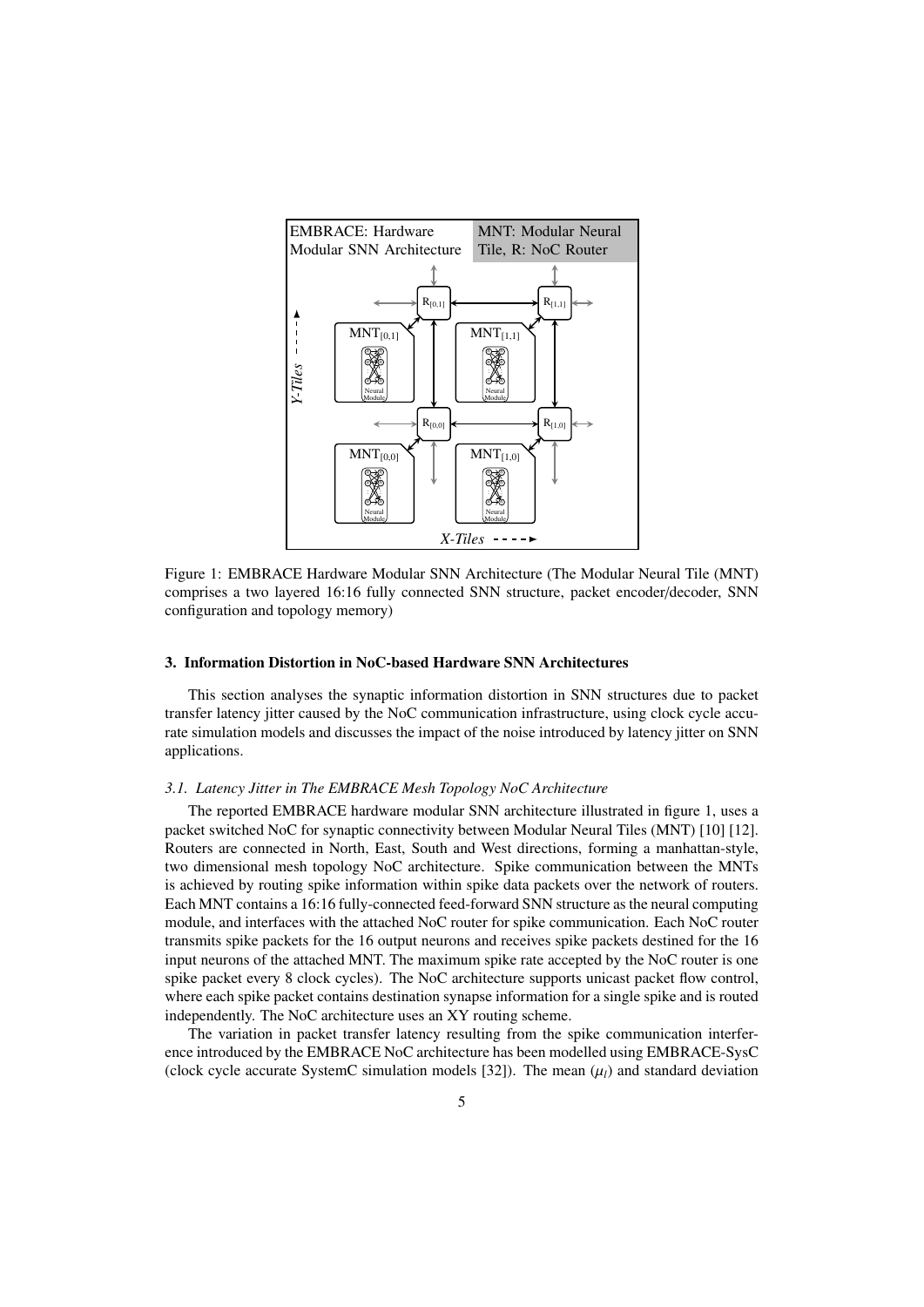

Figure 2: Mesh Topology NoC Packet Transfer Latency Variations (Mean and standard deviation of latency is measured in terms of clock cycles)

 $(\sigma_l)$  values for packet transfer latency (*l*) are used to analyse the noise introduced in SNN structures by the latency jitter. NoC paths with multiple hops (through a number of routers) are exercised with a fixed rate spike packet stream. The intermediate NoC routers are loaded with additional spike packet traffic to mimic traffic conditions in hardware SNNs. Figure 2 illustrates the packet transfer latency variations ( $\mu_l$  and  $\sigma_l$ ) measured for the multiple hop NoC paths under various traffic density conditions (i.e. bandwidth utilisation values of intermediate NoC routers). The mean latency plot (figure 2a) shows slow variations in the packet latency, while the latency standard deviation plot (figure 2b) shows dispersion of the spike packets received at destination neural tiles due to NoC traffic conditions. After 100% bandwidth utilisation, the intermediate NoC routers are unable to handle the traffic and start to drop the spike packets. The rate of change of mean packet latency  $(\mu_l)$  increases significantly after 100% NoC traffic density. The latency standard deviation ( $\sigma_l$ ) increases and saturates at 100% traffic density conditions in the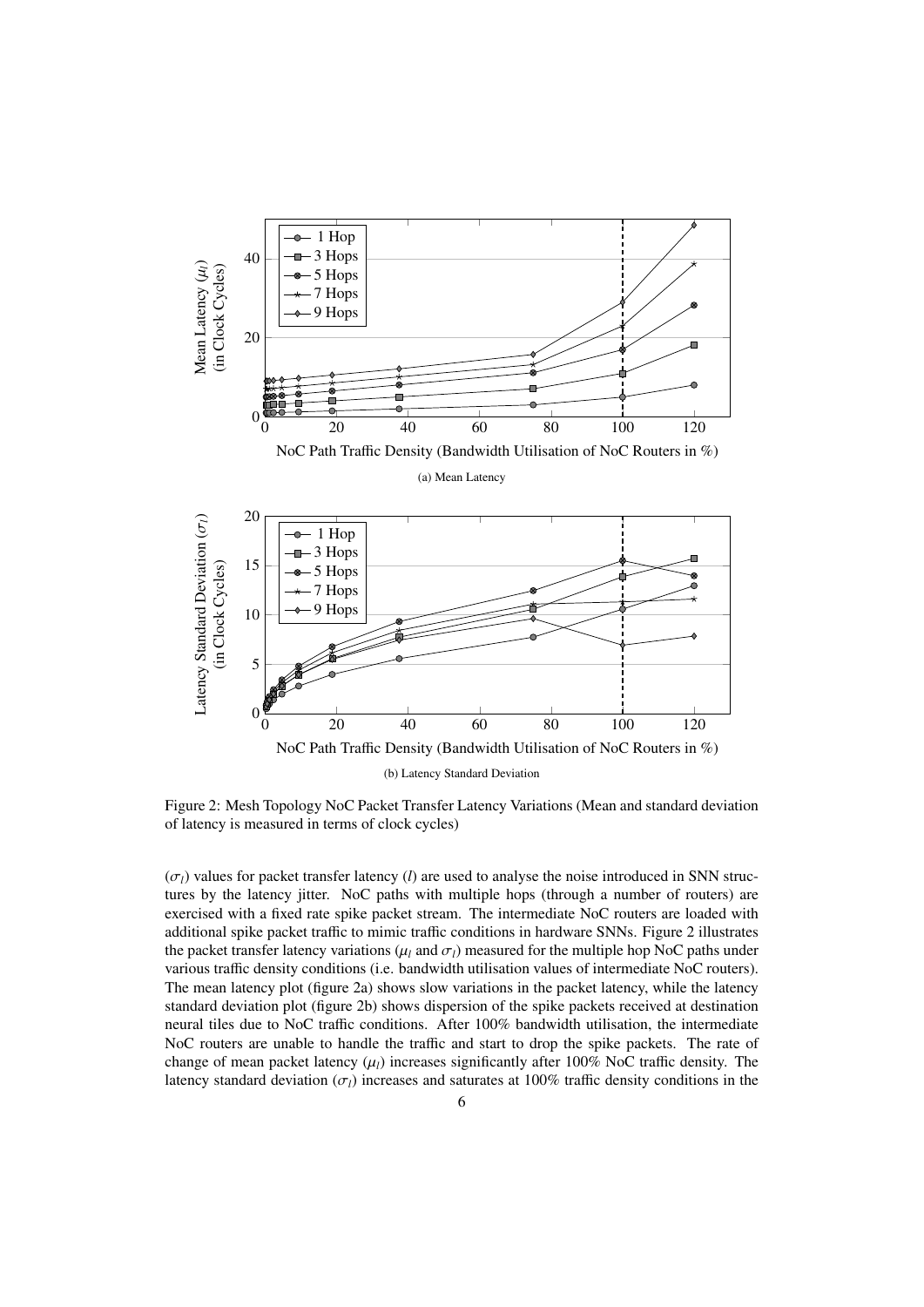

Figure 3: Information Distortion in LIF Neuron Due to Spike Transfer Latency Variations



Figure 4: LIF Neuron Output Spike Rate Deviation due to Latency Jitter (Spike rate is measured as number of spike in a STW of 1ms)

#### network.

#### *3.2. The Impact of Spike Latency Jitter on SNN Applications*

Early research on biological neurons suggests that information in the human brain is contained in the mean firing rate of the neurons (which is in the order of tens of milliseconds) [2] [3] [4]. However, considering the response time of various sensory inputs, another hypothesis suggests that the information may be contained in the precise timing of spike events [5] [6]. Based on these findings, the information encoding used in the SNN computing paradigm can be categorised as *rate based coding* and *temporal coding*. The system inputs/outputs are encoded/decoded as distinct Spike Rates (SR), sampled at fixed time intervals (Sampling Time Window) in the rate based coding technique. Temporal based coding employs precise timing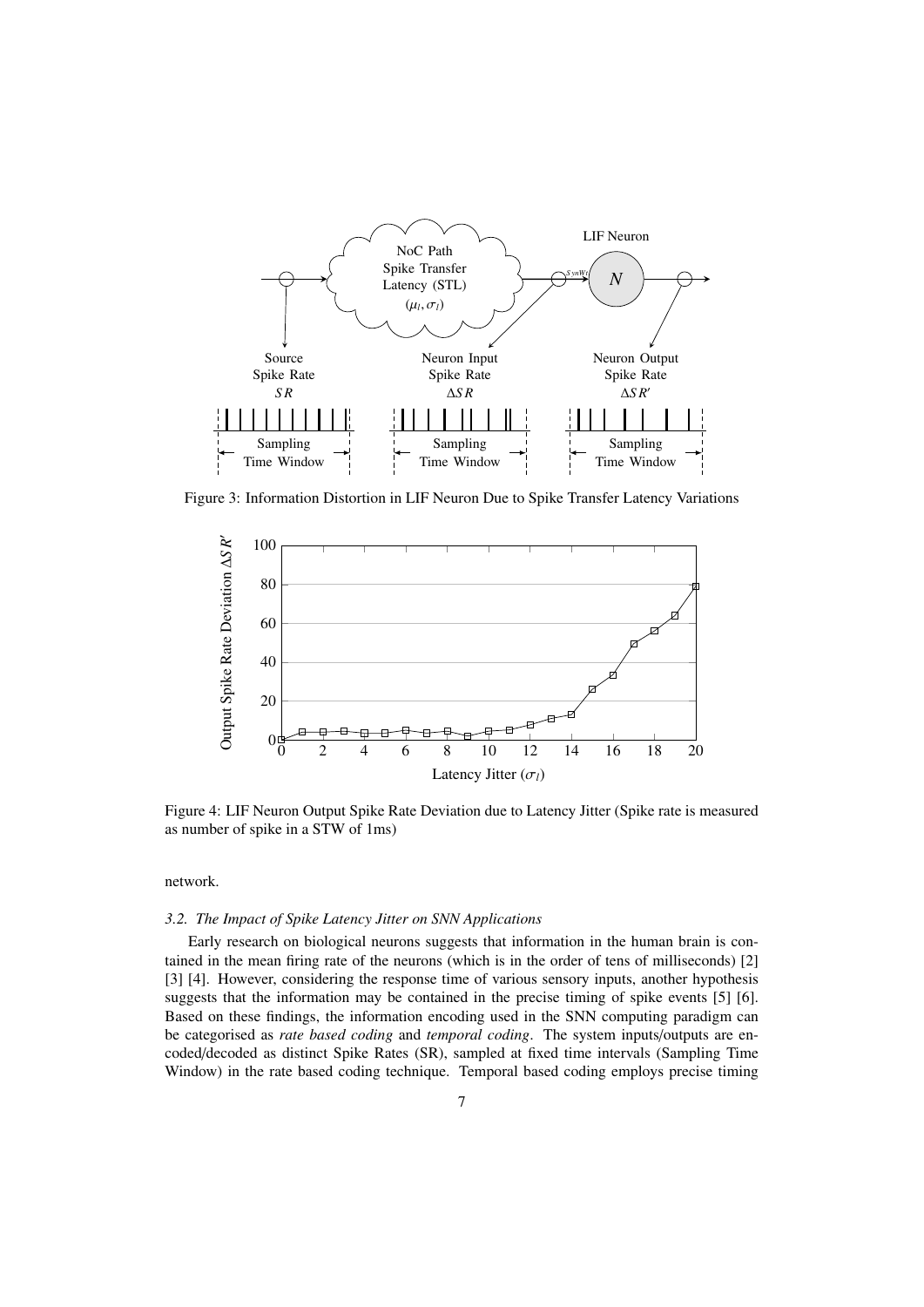

Figure 5: Spike Rate Deviation (∆*S R*) due to Latency Jitter and Synaptic Weight (Constant Latency Jitter  $\mu = 15$ )(Spike rate is measured as number of spike in a STW of 1ms)

between the spikes, where the system output is decoded based on comparing the occurrence of spikes from multiple SNN outputs.

The packet switched NoC spike communication infrastructure cannot guarantee a precise spike transfer time for a hardware SNN system including a large number (of the order of millions) of virtual synaptic connections. This makes it very difficult to support temporal coding. As depicted in figure 3, the EMBRACE SNN computing model uses spike rate coding for information encoding [9]. This technique offers practical implementation by allowing a sampling time window of a few milliseconds, required by real-life embedded applications. The EMBRACE architecture prototyped on Xilinx FPGA has been successfully applied to benchmark SNN control and classifier applications (such as pole balancer, two-input XOR and Wisconsin cancer dataset classifier) using spike rate coding [9] [11] [12]. The packet switched NoC uses shared buffering and physical channel resources to support a large number of virtual synaptic connections in the EMBRACE architecture. Sharing on-chip communication resources results in variation of the spike packet transfer latency, altering the spike rate and distorting the information in the SNN structure. The remainder of this section analyses the impact of spike packet latency variations on information processed in SNN structures using simulations. The mean  $(\mu_l)$  and standard deviation ( $\sigma_l$ ) values of spike packet transfer latency (*l*) shown earlier in figure 2 are used for the analysis.

Figure 3 illustrates the distortion of information (which is encoded as fixed spike rate *S R*), in a Leaky-Integrate-Fire (LIF) neuron [3] due to NoC path spike transfer latency variations. Due to the NoC path Spike packet Transfer Latency (STL) variation  $(\mu_l, \sigma_l)$ , the source spike rate *SR*<br>deviates to ASR at the input of the LIE peuron. The altered input spike rate translates into the deviates to ∆*S R* at the input of the LIF neuron. The altered input spike rate translates into the LIF neuron membrane potential variation, resulting in additional error in the neuron output spike rate ∆*S R*<sup>0</sup> .

Figure 4 illustrates the LIF neuron output spike rate deviation due to input NoC path spike transfer latency jitter. An input spike event on a large weight synapse, alters the neuron membrane potential significantly and thus has a larger effect on the output spike rate changes due to jitter. Both excitory (positive) and inhibitory (negative) synaptic weight values affect the output spike rate of a LIF neuron due to input spike rate variations.

Figure 5 shows the comparison of LIF neuron output spike rate deviation (∆*S R*) due to input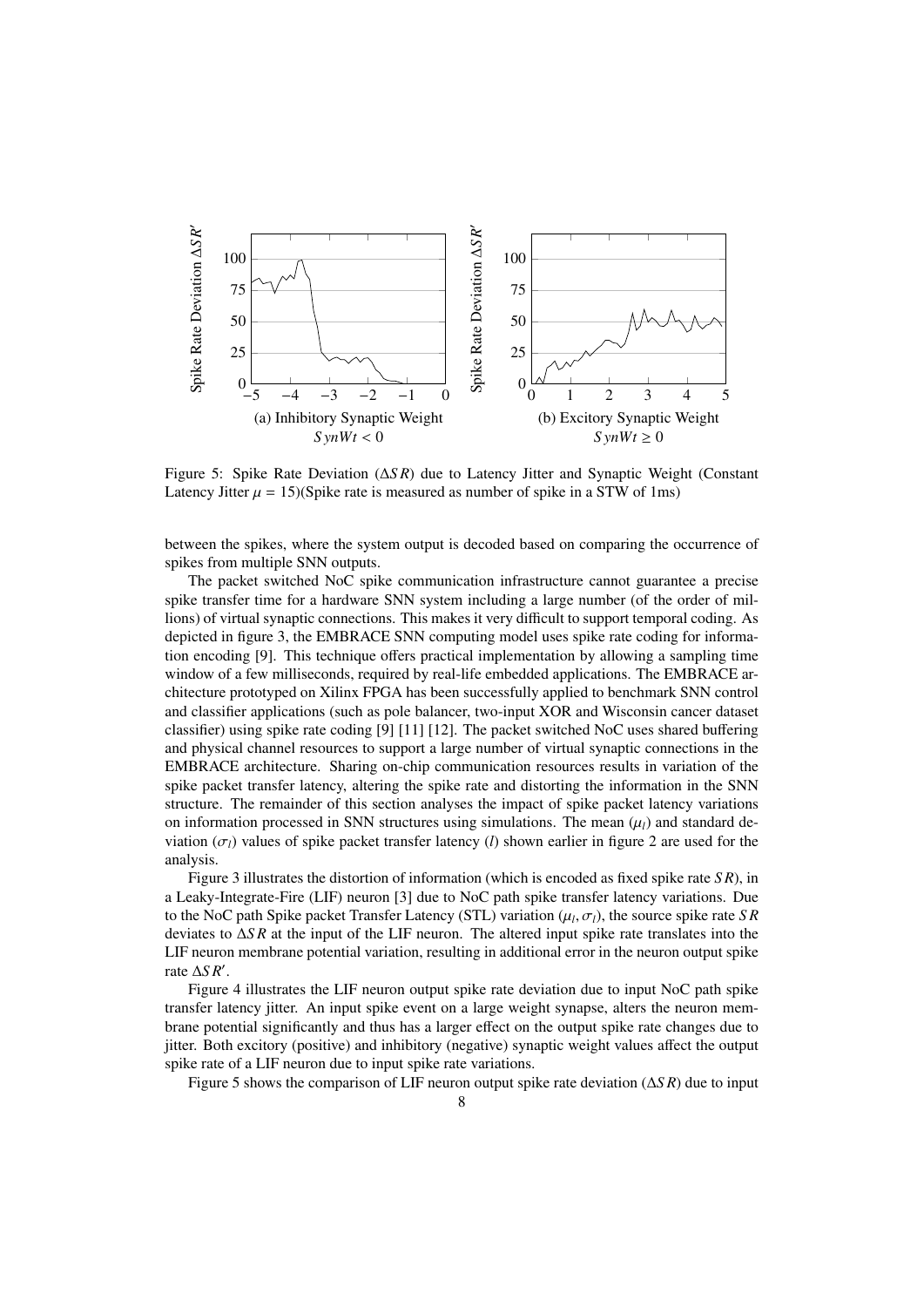

(a) SystemC Simulation Setup for LIF Neuron Multiple Synaptic Inputs Jitter Measurement



(b) Spike Error Rate for LIF Neuron Multiple Synaptic Inputs  $(\mu_l = 30)$ 

Figure 6: LIF Neuron Multiple Synaptic Paths Jitter (Spike rate is measured as number of spike in a STW of 1ms)

spike rate jitter and excitory/inhibitory synaptic weight values. Since the threshold potential of a LIF neuron can only be positive, large inhibitory synaptic weight values dampen the output spike rate significantly, resulting in a large variation in the output spike rate due to input spike rate jitter.

Each synaptic input experiencing spike rate jitter contributes to the output spike rate deviation, according to the associated synaptic weight. Multiple synaptic inputs of a LIF neuron have a combined effect on the output spike rate. Figure 6a shows the SystemC simulation setup to measure the output spike rate error of a LIF neuron due to multiple synaptic inputs with associated spike transfer latency jitter. Figure 6b shows the output spike rate error of a LIF neuron for a range of spike latency jitter values on multiple synaptic inputs. The output spike rate error of a LIF neuron is directly proportional to latency jitter  $(\sigma_l)$ . Low jitter values have negligible effect on the output spike rate, since the multiple input spike events cancel the minor variations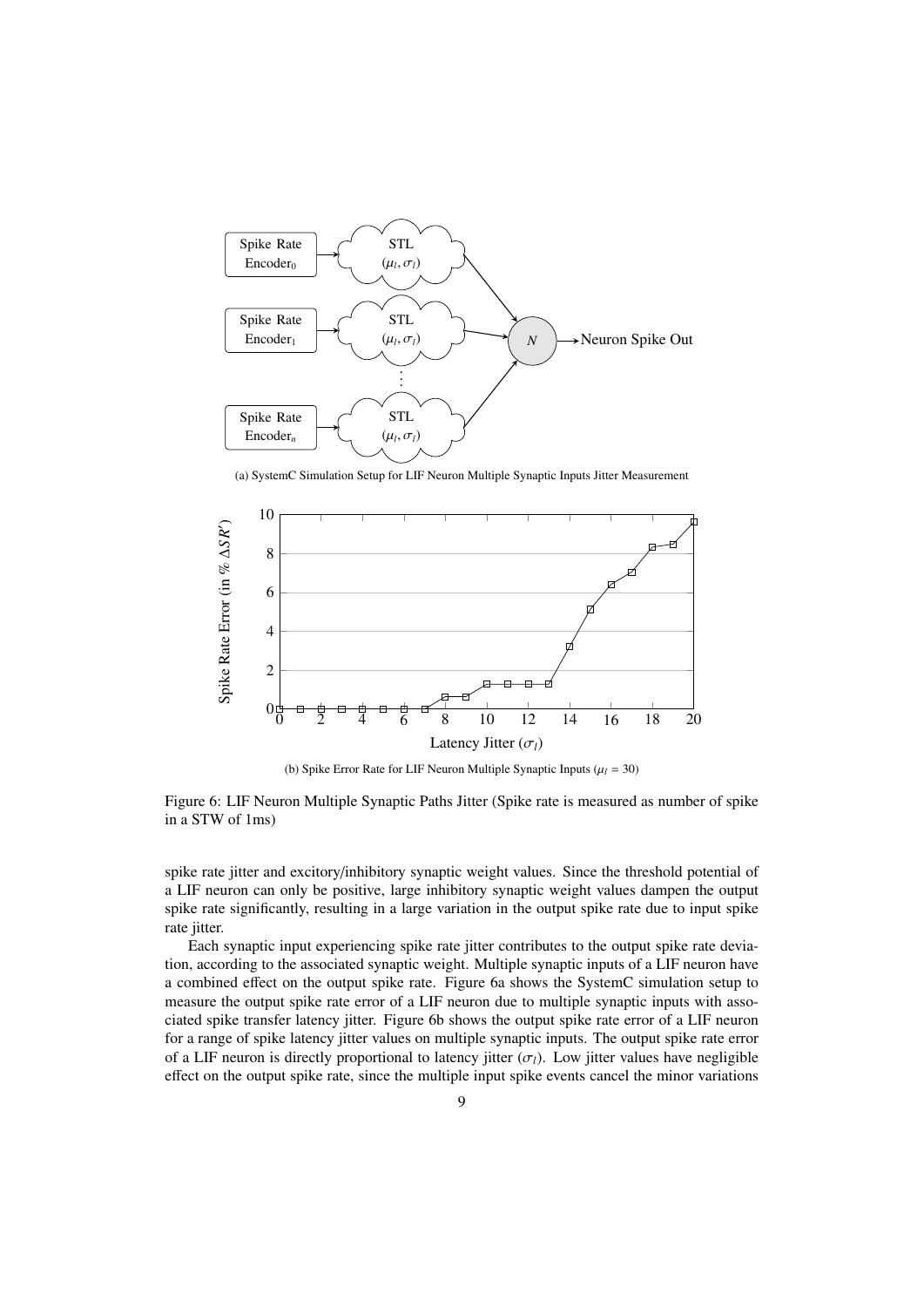

Figure 7: Spike Rate Error Propagation in SNN Layers (Spike rate is measured as number of spike in a STW of 1ms)

in membrane potential. As the jitter increases, the changes in membrane potential are significant and have large impact on output spike rate.

SNN application topologies consists of multiple feed-forward and feed-back (recurrent) neuron layers. Figure 7a shows the SystemC simulation setup to measure spike rate error due to cascaded layers in a feed-forward SNN topology. Figure 7b illustrates the spike rate error in a multi-layer feed-forward SNN topology. Latency jitter has a cascading effect on the spike error rate in multi-layered SNN structures for various jitter values  $(\mu_l, \sigma_l)$ . As the information is pro-<br>cessed in each SNN layer, the corresponding spike rate is altered due to spike transfer latency cessed in each SNN layer, the corresponding spike rate is altered due to spike transfer latency jitter. In some cases, the effect of large spike transfer latency is marginally canceled by low spike transfer latency in the next layer. This can be seen as a slight reduction in the spike rate error in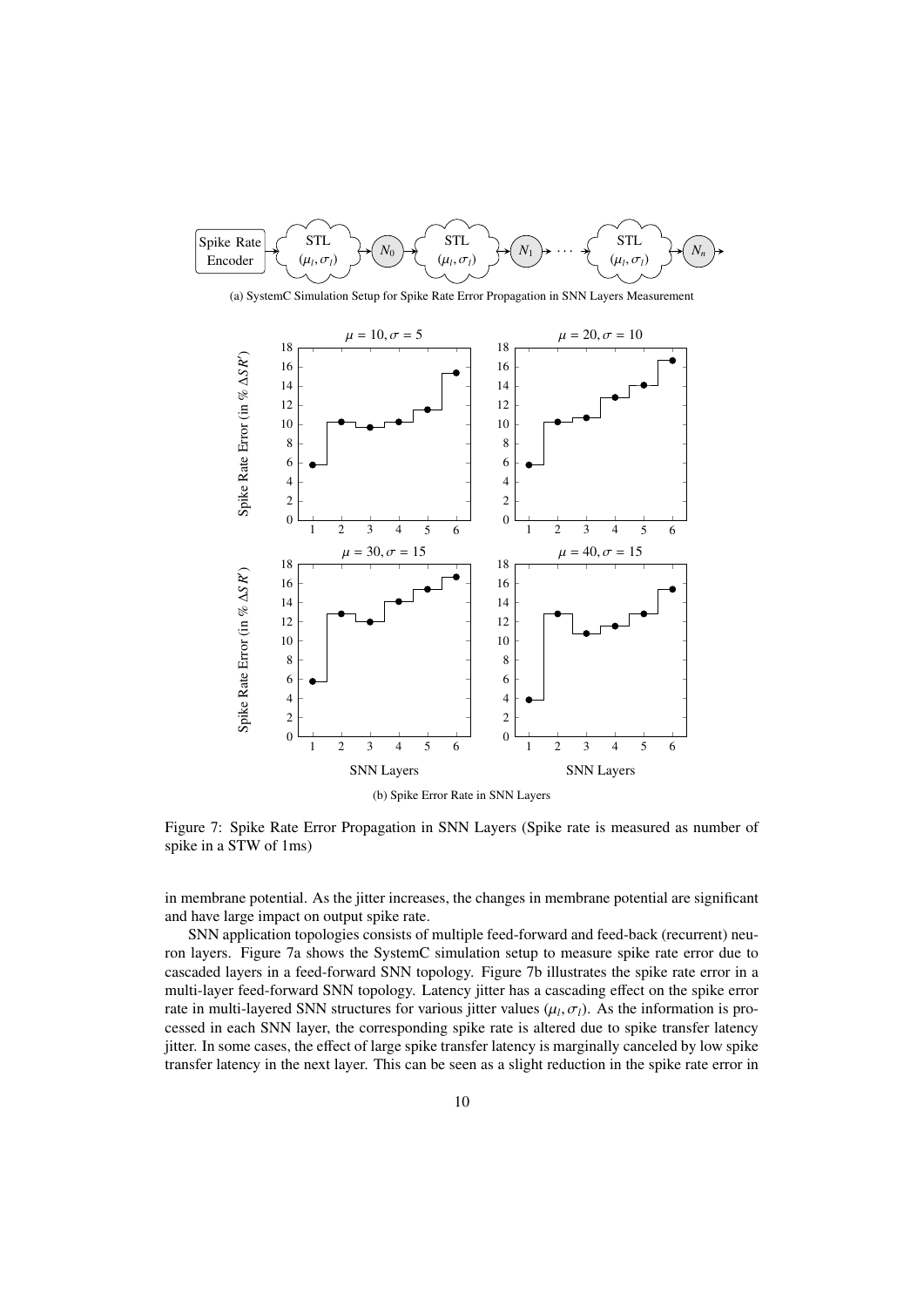third layer in figure 7.

Adaptive properties of SNNs are evident from the negligible spike rate error observed at low jitter values. However, large latency jitter observed at high network traffic in the NoC, distorts the SNN information considerably. This behaviour illustrated in figure 4, 6 and 7 shows the traffic dependent behaviour of SNN structure in NoC based hardware SNN architectures and can result in erroneous application behaviour. Practical SNN systems use spike rates that are much lower than the system clock frequency. Assuming the SNN application spike rate encoding requirement is 1024 spikes in a STW of 1ms, the maximum spike injection rate is one spike in 196 clock cycles for the system clock frequency of 200Mhz [9] [12]. Also, increase in the system clock frequency results in slower spike rates for the given encoding resolution. These properties of the SNN application spike traffic can be used to design a fixed latency spike communication infrastructure.

#### 4. Ring Topology Interconnect Architecture

Fixed spike transfer latency interconnect supporting a large number of virtual synaptic connections, is the key for accurate and reliable operation of applications executing on packet switched NoC-based hardware SNN architectures. This section presents the proposed ring topology interconnect architecture for hardware SNN implementations. Spike packet flow control of the proposed NoC architecture, supporting fixed spike transfer latency is discussed. The section also presents in detail the micro-architecture of the proposed ring router.

#### *4.1. Fixed Latency Spike Flow-Control*

The essential elements for designing a fixed latency, packet switched spike communication interconnect are:

- deterministic packet transmission and reception scheduling in the source and destination routers respectively
- a connection topology offering fixed packet transfer latency between the source-destination nodes [30]

Network topologies with appropriate flow control schemes, exhibiting these properties can offer fixed packet transfer latency. Extending this flow control to support broadcasting, can efficiently support the bandwidth requirements of localised high density synaptic connections observed in modular hardware SNNs. This section describes a ring topology with unidirectional, broadcast packet flow control to achieve fixed spike transfer latency.

Fixed latency flow control of the proposed ring topology interconnect uses timestamping of the input spikes at the source router, and broadcasting of spike packets to all routers within the ring. Each destination router, sorts and buffers spike events based on the received spike packet timestamp value. Buffered spike events are converted to output spikes at the precise clock cycle (corresponding to the source timestamp) determined by the timeslot counter.

Figure 8 illustrates the proposed ring topology interconnect (in an eight node configuration) with unidirectional packet flow control for hardware modular SNN architectures. The proposed interconnect comprises routers connected in the unidirectional ring topology, where each router receives a spike packet from the previous router and sends a spike packet to the next router. The Modular Neural Tiles (MNTs) interface with ring routers for spike communication. Each router buffers the spike events generated by the attached MNT and encodes them in spike packets.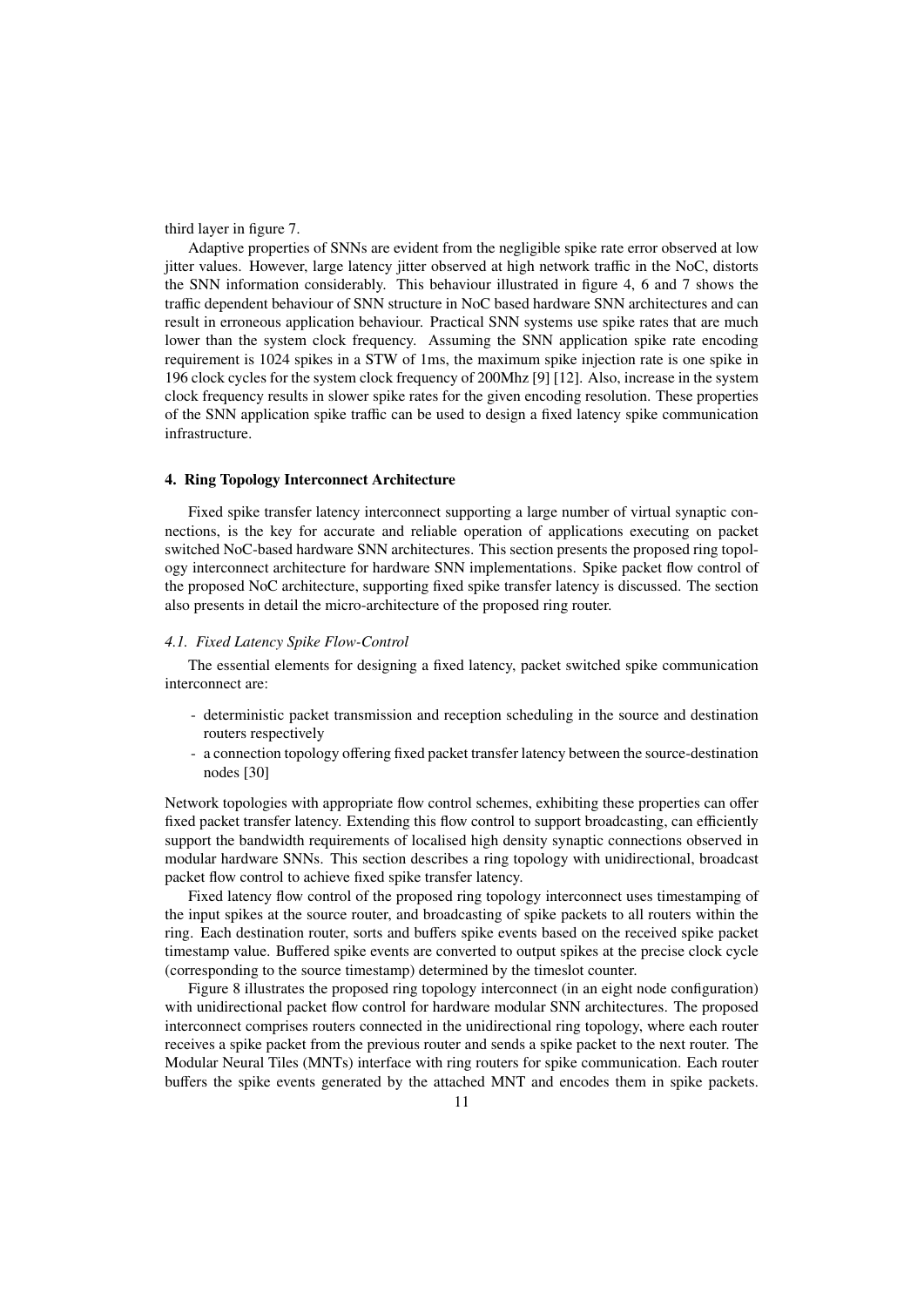

Figure 8: Ring Topology Interconnect Architecture (Number of Ring Nodes  $R = 8$ )

| Rotation Count       | Rotation Count                                                                      | Rotation Count     | Rotation Count       | Rotation Count       |
|----------------------|-------------------------------------------------------------------------------------|--------------------|----------------------|----------------------|
| $RCount = 6$         | $RCount = 7$                                                                        | $RCount = 0$       | $RCount = 1$         | $RCount = 2$         |
|                      |                                                                                     |                    |                      |                      |
| Ring Phase           | Ring Phase<br>$RPhase = FP   RPhase = FP   RPhase = IP   RPhase = FP   RPhase = FP$ | Ring Phase         | Ring Phase           | Ring Phase           |
| $CLOCK_{n-2}$        | $CLOCK_{n-1}$                                                                       | CLOCK <sub>n</sub> | $CLOCK_{n+1}$        | $CLOCK_{n+2}$        |
| $n \neq \mathbb{N}R$ | $n \neq \mathbb{N}R$                                                                | $n = NR$           | $n \neq \mathbb{N}R$ | $n \neq \mathbb{N}R$ |

Figure 9: Rotation Count and Insert (*IP*)/Forward (*FP*) Phases of the Ring (Number of Ring Nodes  $R = 8$ )

Generated spike packets are processed and forwarded in a single clock cycle. Full rotation of the spike packet on the ring ensures broadcast packet flow control. The full *Rotation Cycle (RC)* of the ring (i.e. the number of clock cycles required for a generated packet to traverse all the ring nodes and arrive at the source node) is equal to the number of nodes in the ring  $(RC = R)$ .

The ring interconnect operates in two phases; namely the *Insert Phase (IP)* and *Forward Phase (FP)*. Figure 9 illustrates the sequencing of insert and forward phases of the ring, based on the clock cycle count. The ring operates in the insert phase for every natural number multiple of the number of ring nodes ( $n = \mathbb{N}R$ ). For all remaining clock cycles ( $n \neq \mathbb{N}R$ ), the ring operates in the forward phase. Thus, the rotation cycle consists of one insert phase and *R*−1 forward phases. Phase synchronisation of the ring is maintained by the global *Rotation and Phase Counter*. The phase counter maintains the clock cycle count and controls the ring operation phase. For both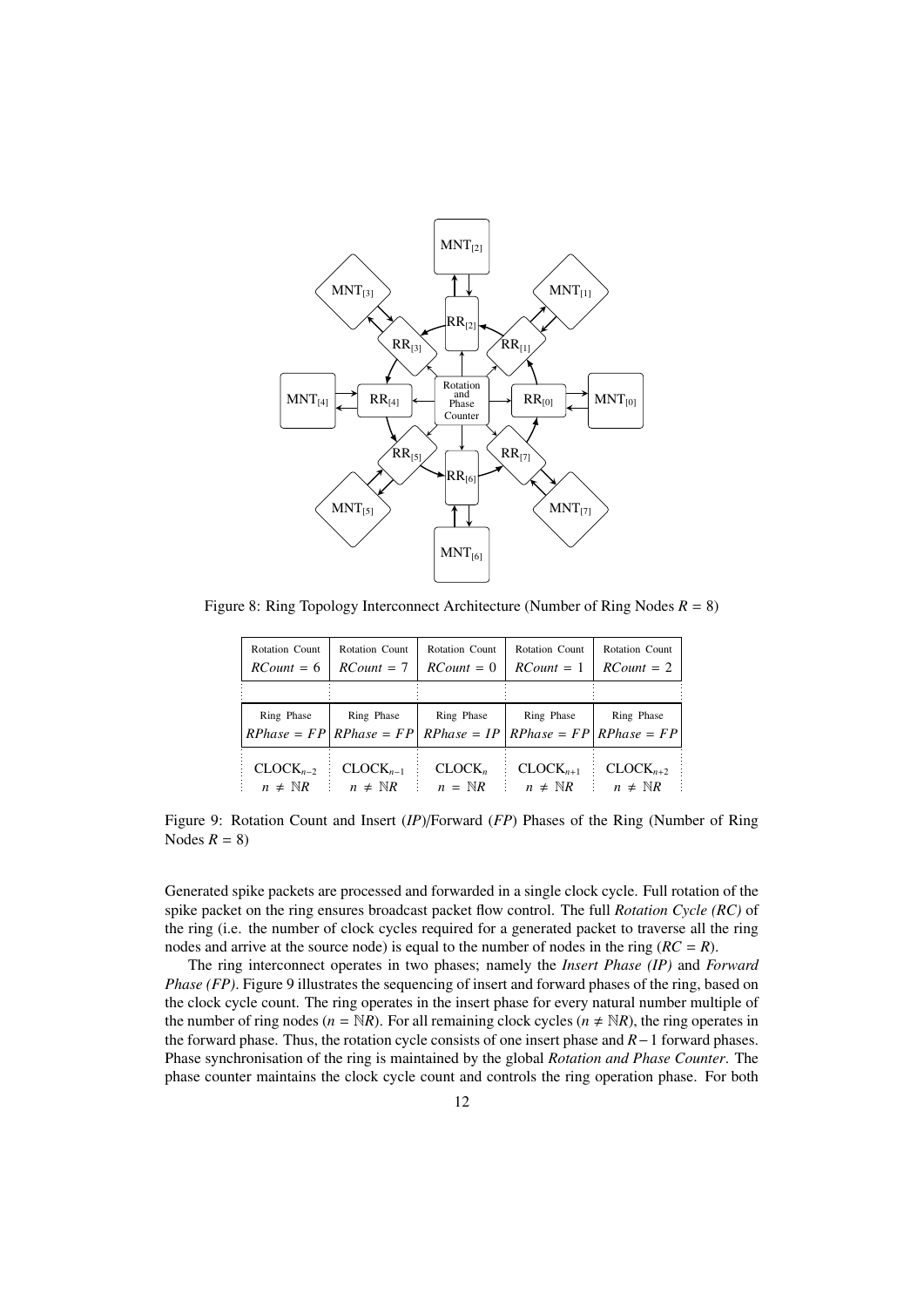

Figure 10: Fixed Latency Spike Packet Flow Control



Figure 11: Ring Router and MNT Interface

the phases, the packet received by the router from the previous router is processed to retrieve the spike information. During the insert phase, the router outputs a new spike packet to the next router in the ring. During the forward phase, the received packet is forwarded to the next router in the ring.

Figure 10 illustrates the spike flow control on the proposed ring topology interconnect. The ring router uses a round-robin scheduling policy for transmitting spike packets corresponding to spike inputs (SpikeIn $_{[0:15]}$ ). A new spike packet is generated in each insert phase. To serve 16 spike inputs, the ring router requires 16*RC* clock cycles (i.e. 128 clock cycles for an eight node ring configuration). This is defined as the full *Operating Cycle (OC)* of the ring. Each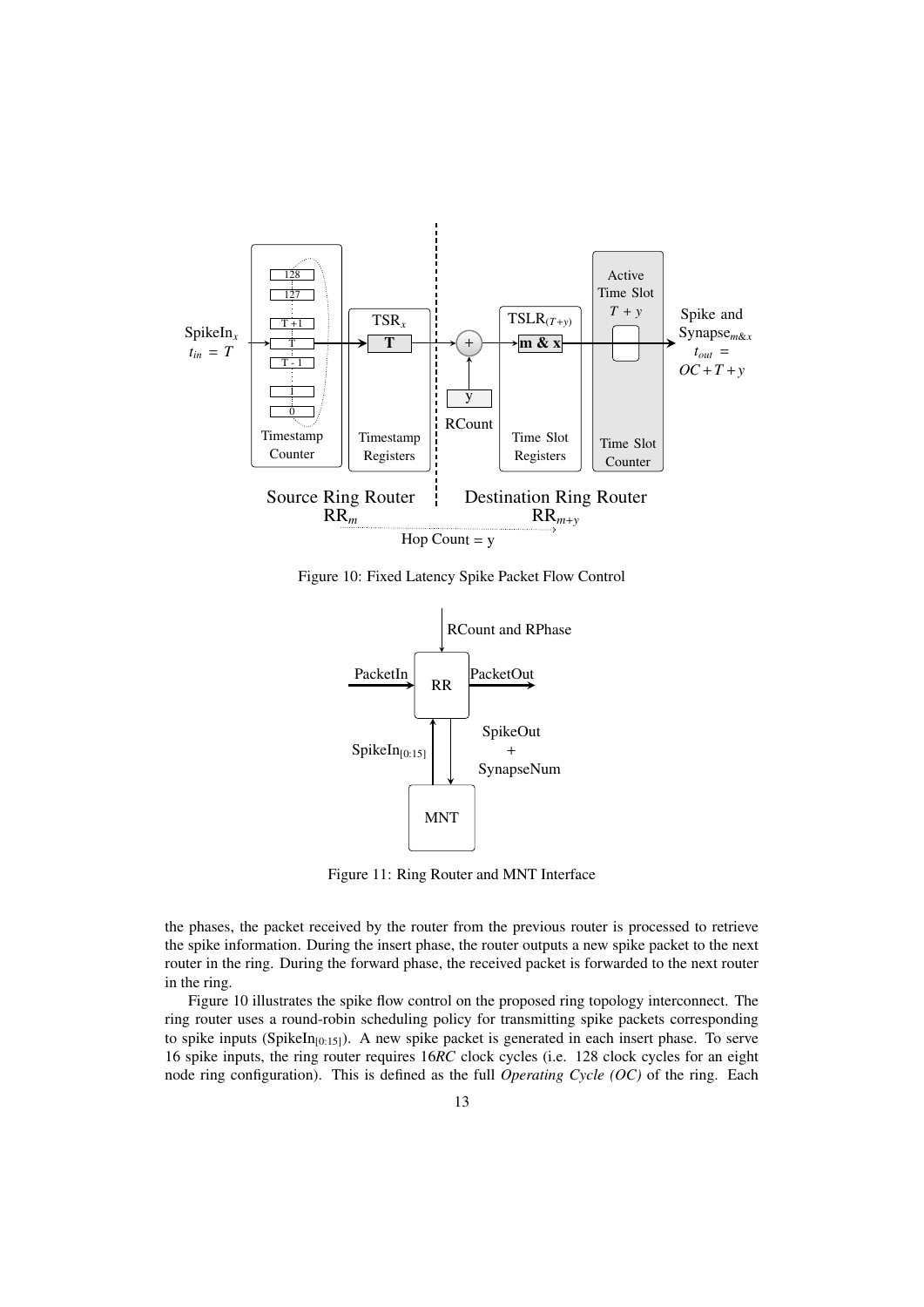

Figure 12: Ring Router Micro-Architecture Organisation

| ${\bf B}_{11}$   | $B_{10} - B_4$  | $B_3 - B_0$              |
|------------------|-----------------|--------------------------|
| <b>PacketVal</b> | <i>SpikeTS</i>  | <i><b>SpikeInNum</b></i> |
| Packet Valid     | Spike Timestamp | Spike Input Number       |
| $(1-bit)$        | $(7-bits)$      | $(4-bits)$               |

Figure 13: Ring Interconnect Packet Structure

router maintains a timestamp counter which counts the clock cycles within an operating cycle. A valid spike event on a spike input (SpikeIn*x*) is timestamped and buffered in the corresponding Timestamp Register (TSR<sub>x</sub>). During an insert phase, the TSR<sub>x</sub> value (selected by the round-robin sequence) is encoded in a new spike packet for the spike input *x* and forwarded to the next router.

Each ring router decodes the input spike packets and buffers the spike events for processing at precise clock cycle based on the timestamp value. On receipt, the timestamp value in the spike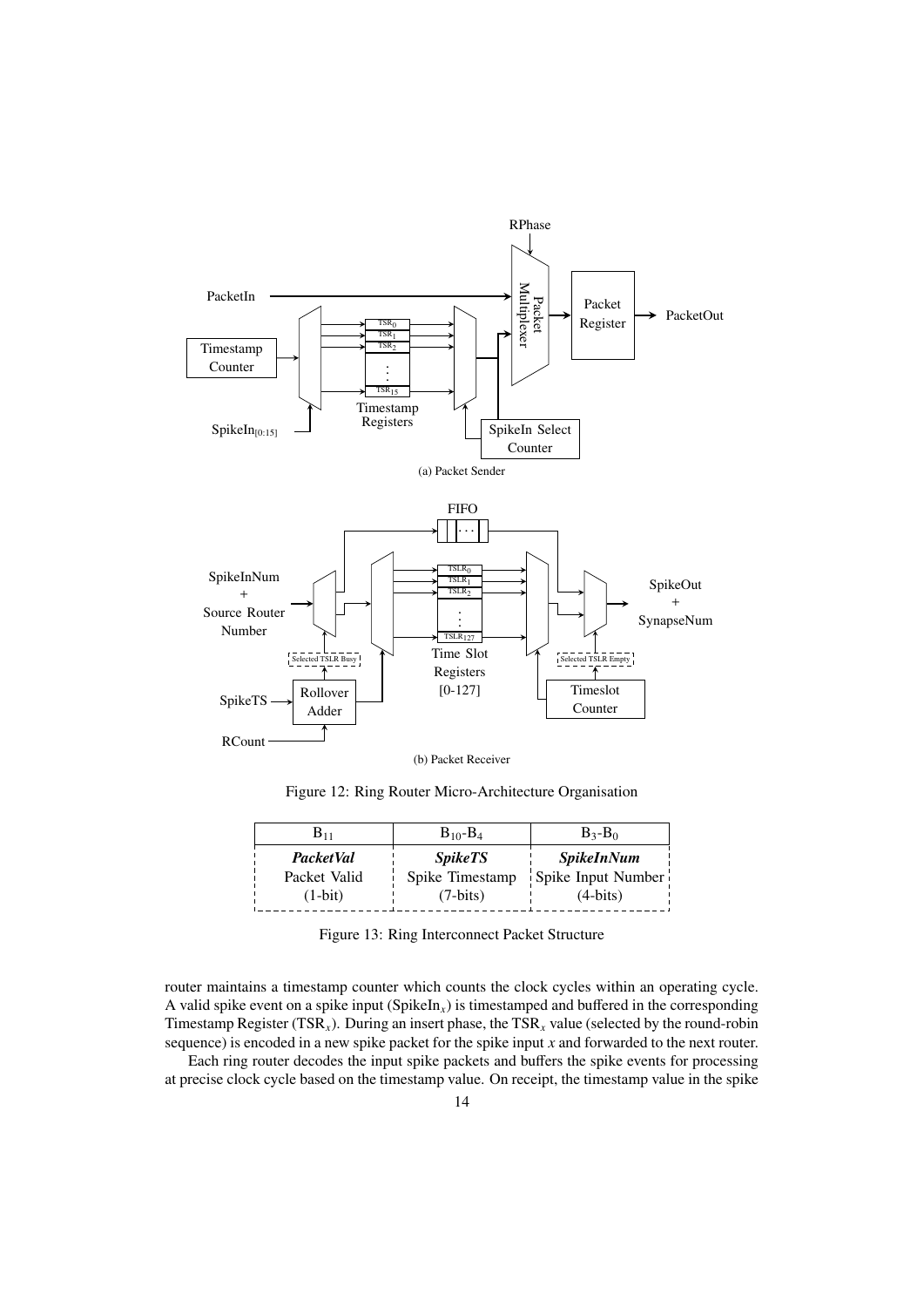packet is incremented by the rotation count to account for the packet transfer latency between the corresponding source-destination node pair. The spike event is then buffered in the Time Slot Registers (TSLR) on the resulting timestamp value. A timeslot counter counting clock cycles within the operating cycle, is used to select and process spike events from the TSLRs. The TSLRs contain 128 registers for the eight node ring configuration (16*RC* registers), each corresponding to a time slot in the ring operating cycle. The spike events buffered in TSLRs are delivered during the next operating cycle. Thus the spike generated at  $t_{in} = T$  in the source router, is delivered at  $t_{out} = OC + T + y$ . Thus the flow control offers fixed spike transfer latency of one operating cycle and the source-destination hop count  $(OC + y)$  for input spikes rates of  $ISI \geq OC$ .

#### *4.2. Ring Router Micro-Architecture Organisation*

The ring routers facilitate spike communication between the MNTs in the ring. Figure 11 illustrates the ring router and MNT interface. The ring router packet sender subsystem buffers the spikes generated by the attached MNT, and inserts spike packets on the ring. The ring router packet receiver subsystem, decodes and buffers the received spike information and sends the spikes to the attached MNT. Figure 12 illustrates the micro-architecture organisation of the proposed ring router RTL design, comprising (a) *Packet Sender* and (b) *Packet Receiver* subsystems.

- a) Packet Sender: The phase input (RPhase), determines the operating phase of the ring router. During a forward phase, the packet multiplexer selects the input packet from the previous router. During an insert phase, a new spike packet generated by the router is selected. The selected spike packet is buffered in the packet register and passed to the next router in the ring. On receiving a valid spike on the spike input  $(SpikeIn<sub>x</sub>)$ , the current timestamp counter value is stored in the corresponding Timestamp Register (TSR*x*) along with a valid bit. The packet sender uses a round-robin policy for transmitting the output spike packet for spike inputs (SpikeIn $_{[0:15]}$ ). The SpikeIn Select Counter is incremented during each insert phase and a new spike packet comprising the Packet Valid, Spike Timestamp and Source Spike Number is generated. Figure 13 illustrates the packet structure for the proposed ring interconnect.
- b) Packet Receiver: The packet receiver subsystem decodes and buffers valid input spike packets (*PacketVal* = '1') and forwards the output spike pulse along with synapse number to the MNT. The Spike Timestamp (*SpikeTS*), the Rotation Count (*RCount*) and the router number  $(RR_n)$  present in each router are used to calculate the resulting timeslot for the output spike pulse. The *rollover adder* increments the timestamp value by the rotation count value. If the result is larger than the maximum number of timeslots in the operating cycle, the sum is rolled over to the next operating cycle. The rollover adder output selects the Timeslot Register (TSLR) for storing the SpikeIn Number (*SpikeInNum*) from the input spike packet, source router number (calculated from destination router number and RCount), and asserts the *Busy* bit. If the selected TSLR is already occupied (*Busy* = '1'), the *SpikeInNum* and source router number values are pushed into the FIFO.

The Timeslot Counter continuously counts operating cycles and keeps track of the current time slot. The timeslot count is used to select the TSLR and retrieve the *SpikeInNum* and source router number. If the selected TSLR is empty  $(Busy = '0')$ , the next available entry from the FIFO is retrieved. The *SynapseNum* is computed by concatenating the source router number and *SpikeInNum*, and is sent to the attached MNT along with a generated spike pulse (*SpikeOut*).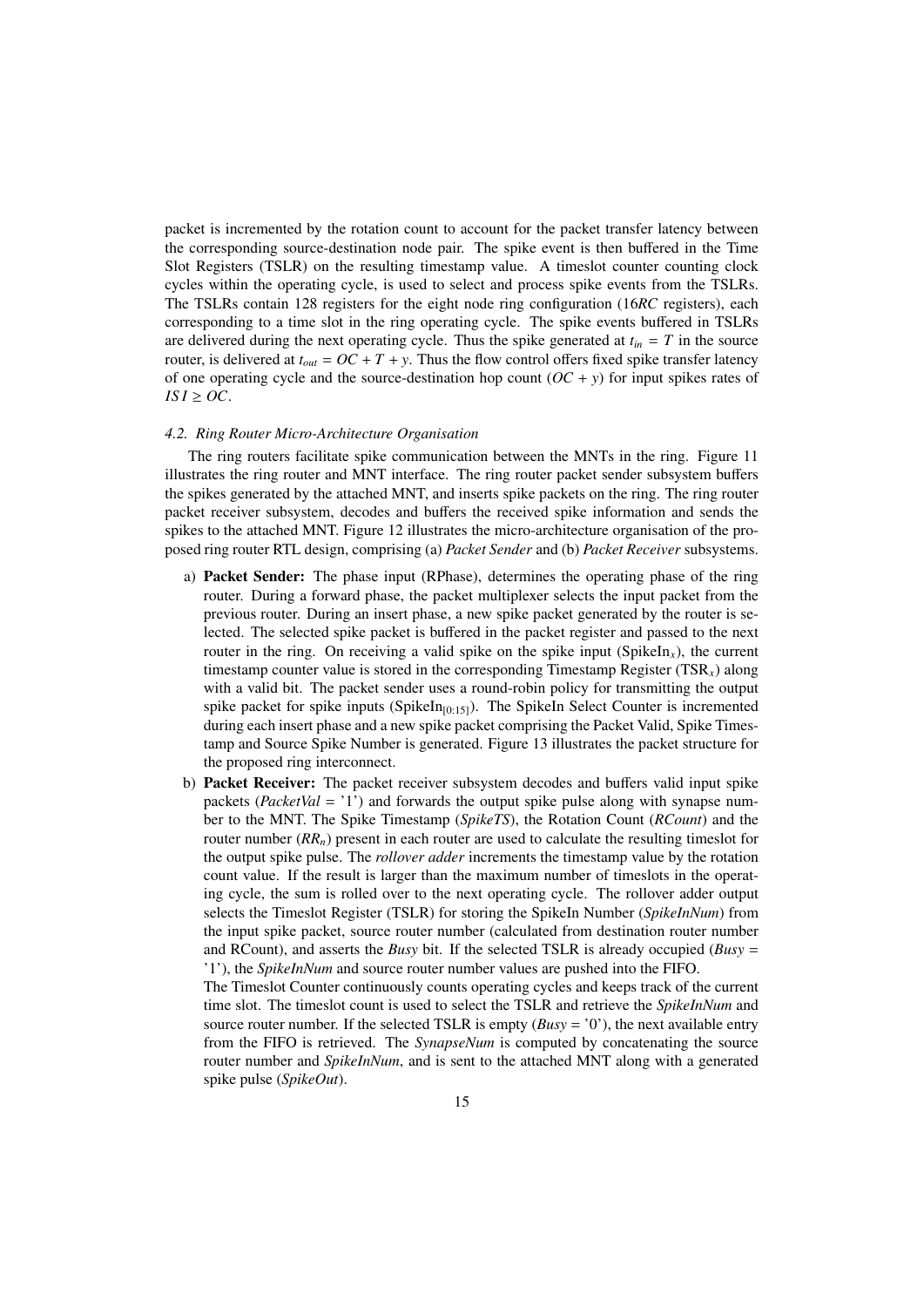| Inter Spike<br>Interval | $1-Hop$ | $2-Hop$ | $3-Hop$ | $4-Hop$ | 5-Hop  | 6-Hop  | 7-Hop  | Full Ring<br>Rotation<br>8-Hop |
|-------------------------|---------|---------|---------|---------|--------|--------|--------|--------------------------------|
| 2048                    | 129     | 130     | 131     | 132     | 133    | 134    | 135    | 128                            |
| 1024                    | 129     | 130     | 131     | 132     | 133    | 134    | 135    | 128                            |
| 512                     | 129     | 130     | 131     | 132     | 133    | 134    | 135    | 128                            |
| 256                     | 129     | 130     | 131     | 132     | 133    | 134    | 135    | 128                            |
| 128                     | 129     | 130     | 131     | 132     | 133    | 134    | 135    | 128                            |
| 96                      | 204.87  | 205.87  | 206.87  | 207.87  | 208.87 | 209.87 | 210.87 | 203.87                         |
| 64                      | 269.80  | 270.80  | 271.80  | 272.80  | 273.80 | 274.80 | 275.80 | 268.80                         |
| 32                      | 327.45  | 328.45  | 329.45  | 330.45  | 331.45 | 332.45 | 333.45 | 326.45                         |

Table 1: Mean Spike Transfer Latency ( $\mu_l$ ) for Multiple Hop Spike Traffic on the Proposed Ring Topology Interconnect

*Inter Spike Interval* (ISI) is specified in clock cycles between consecutive spikes and the spike transfer latency is measured in clock cycles.

Multiple spike events that are destined for the same TSLR, are buffered in the FIFO for delivery during vacant time slots, which are indicated by an empty TSLR. This untimed delivery of spikes results in variable spike transfer latency. As the spike rates for practical SNN applications is considerably lower than the worst case spiking rates, the probability of the TSLR collisions is low.

#### 5. Results and Discussion

The proposed ring topology interconnect has been modelled as a clock-cycle accurate model in SystemC. The performance of the ring architecture has been measured using EMBRACE-SysC design exploration framework for hardware SNN architectures [32]. This section presents spike transfer latency and hardware implementation results for the proposed ring interconnect. Limitations on scalability of the proposed interconnect architecture are also discussed.

## *5.1. Ring Topology Interconnect Spike Transfer Latency Performance*

The performance of the proposed ring topology interconnect has been evaluated using (worst case) spike traffic observed in SNN applications. The measurement setup uses spike rate encoders (instead of MNTs as shown in figure 8) feeding constant spike frequencies to each router in the ring. Each spike rate encoder has 16 spike outputs connected to spike inputs (SpikeIn<sub>[0:15]</sub>) of the corresponding ring router. The frequency of spikes on each of the spike inputs (SpikeIn*x*) is  $\frac{1}{|SI|}$ ; where *ISI* is *Inter Spike Interval* in clock cycles. Table 1 illustrates mean spike transfer latency  $(\mu_l)$  for multiple hop spike traffic on the proposed ring topology interconnect in an  $R = 8$ node configuration. The interconnect offers fixed latency for  $ISI \ge OC$ . As the spike rate reaches its upper limit  $(ISI < OC)$ , the generated spike events are overwritten on TSRs (in the packet sender subsystem within the source ring router), resulting in a loss of spikes. Figure 14 illustrates increase in spike loss due to increase in input spike rate. Also, as the spike rate exceeds the upper limit  $(ISI < OC)$ , the probability of received spike events for the destination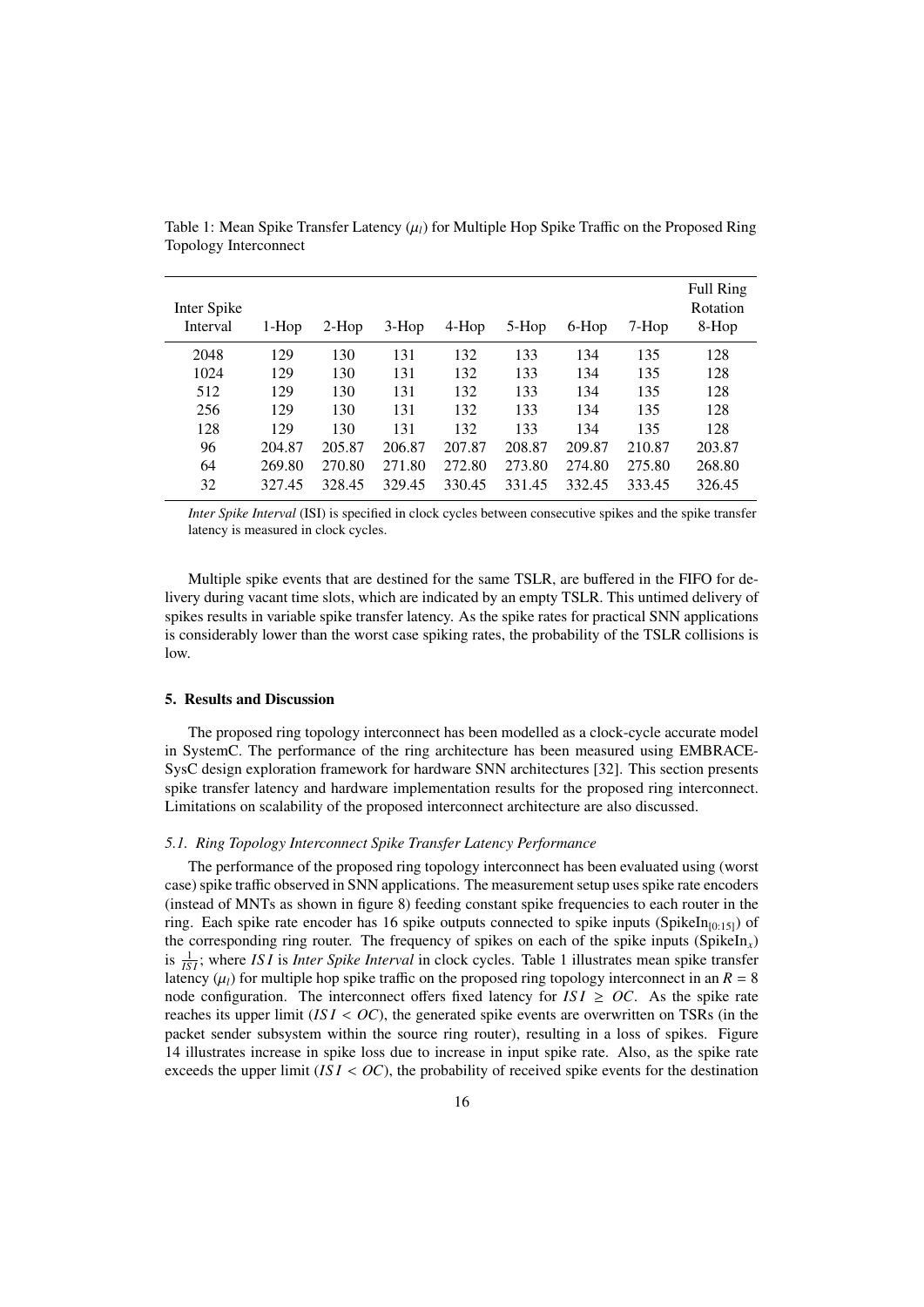

Figure 14: Ring Topology Interconnect Spike Loss Rate

Table 2: Neuron Density, Spike Injection Rate and Maximum Number of Spikes in a Sampling Time Window (STW) of 1ms, for Various Ring Sizes

| Ring Size | <b>Neurons</b> | <b>Synapses</b> | Minimum ISI<br>(in Clock Cycles) | <b>Maximum Spikes</b><br>(in a STW) |
|-----------|----------------|-----------------|----------------------------------|-------------------------------------|
| 4         | 128            | 5K              | 64                               | 3125                                |
| 8         | 256            | 18K             | 128                              | 1562                                |
| 16        | 512            | 68K             | 256                              | 781                                 |
| 32        | 1024           | 264K            | 512                              | 390                                 |
| 64        | 2048           | 1040K           | 1024                             | 195                                 |
| 128       | 4096           | 4128K           | 2048                             | 97                                  |
| 256       | 8192           | 16448K          | 4096                             | 48                                  |

time slot increases, resulting in collisions on destination TSLRs. The packet receiver subsystem within destination ring router, buffers these spike events (causing collisions on the TSLR) in FIFO. Due to unavailability of time slots and untimed delivery of spike events from the FIFO, the spike transfer latency variations increase considerably. Figure 15 illustrates the spike transfer latency variations ( $\mu_l$  and  $\sigma_l$ ) measured for the 4-hop spike traffic on the proposed ring topology interconnect. For  $ISI < 128$  (i.e the operating cycle of the eight node ring), the spike transfer latency mean and standard deviation  $(\mu_l \text{ and } \sigma_l)$  increase significantly.

The operating cycle ( $OC = R \times S$  *pikeIn<sub>n</sub>*) of the ring interconnect imposes the limit on maximum spike rate supported (for spike inputs), for the fixed spike transfer latency operation of the proposed interconnect. The maximum number of spikes for a sampling time window<sup>2</sup> of 1ms for various ring sizes is depicted in table 2. A large number of spikes within a STW allows higher resolution for spike rate encoding in a SNN application setup (figure 3).

<sup>&</sup>lt;sup>2</sup>Choice of sampling window time is primarily influenced by the response time requirements of the application.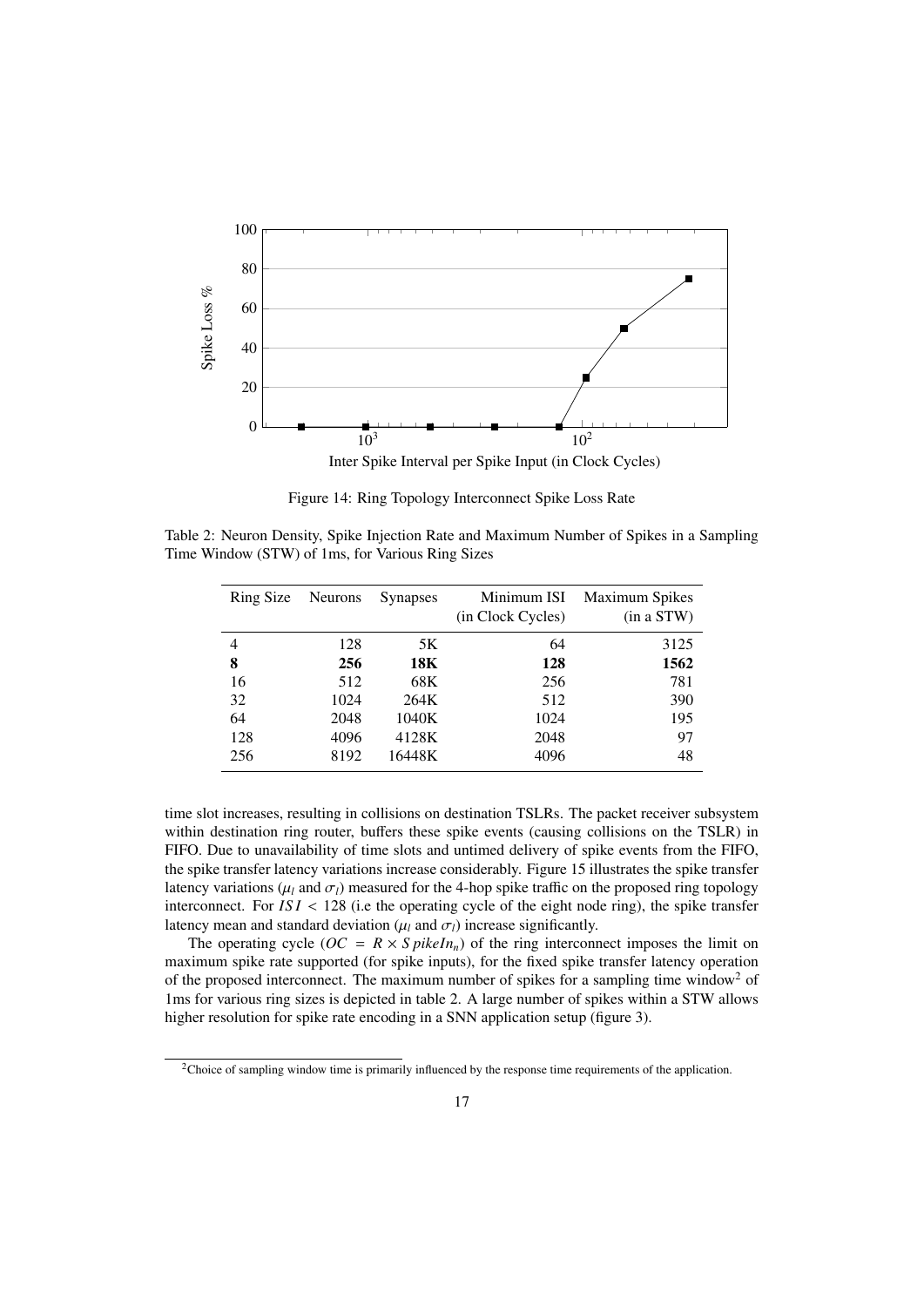

Figure 15: Ring Topology Interconnect Spike Transfer Latency Variations (Inter spike interval is specified in clock cycles between consecutive spikes. Mean and standard deviation of latency is measured in terms of clock cycles)

#### *5.2. Hardware Implementation*

The proposed ring topology has been implemented as a configurable design in VHDL. A numbe of ring configurations have been synthesized to Xilinx Virtex 6 FPGA and 65nm lowpower CMOS technology from STMicroelectronics. Table 3 shows the hardware synthesis results for the proposed ring topology interconnect. ASIC synthesis has been performed using Synopsys Design Compiler 2009-sp5 and FPGA synthesis using Xilinx XST 13.2.

The ring router architecture is primarily organised around timestamp and time slot registers, which are integral parts of the packet sender and receiver subsystems. The number of timestamp registers is determined by the number of spike inputs and the register width is defined by the operating cycle. The number of time slot registers is determined by the operating cycle and the register width is defined by the operating cycle and number of synapses in the ring. As the ring dimension scales up, the number of synapses increases quadratically and similar change is observed in the silicon footprint of the ring router and the complete interconnect. In FPGA synthesis, the TSR and TSLR registers are mapped to slice registers, which results in a proportional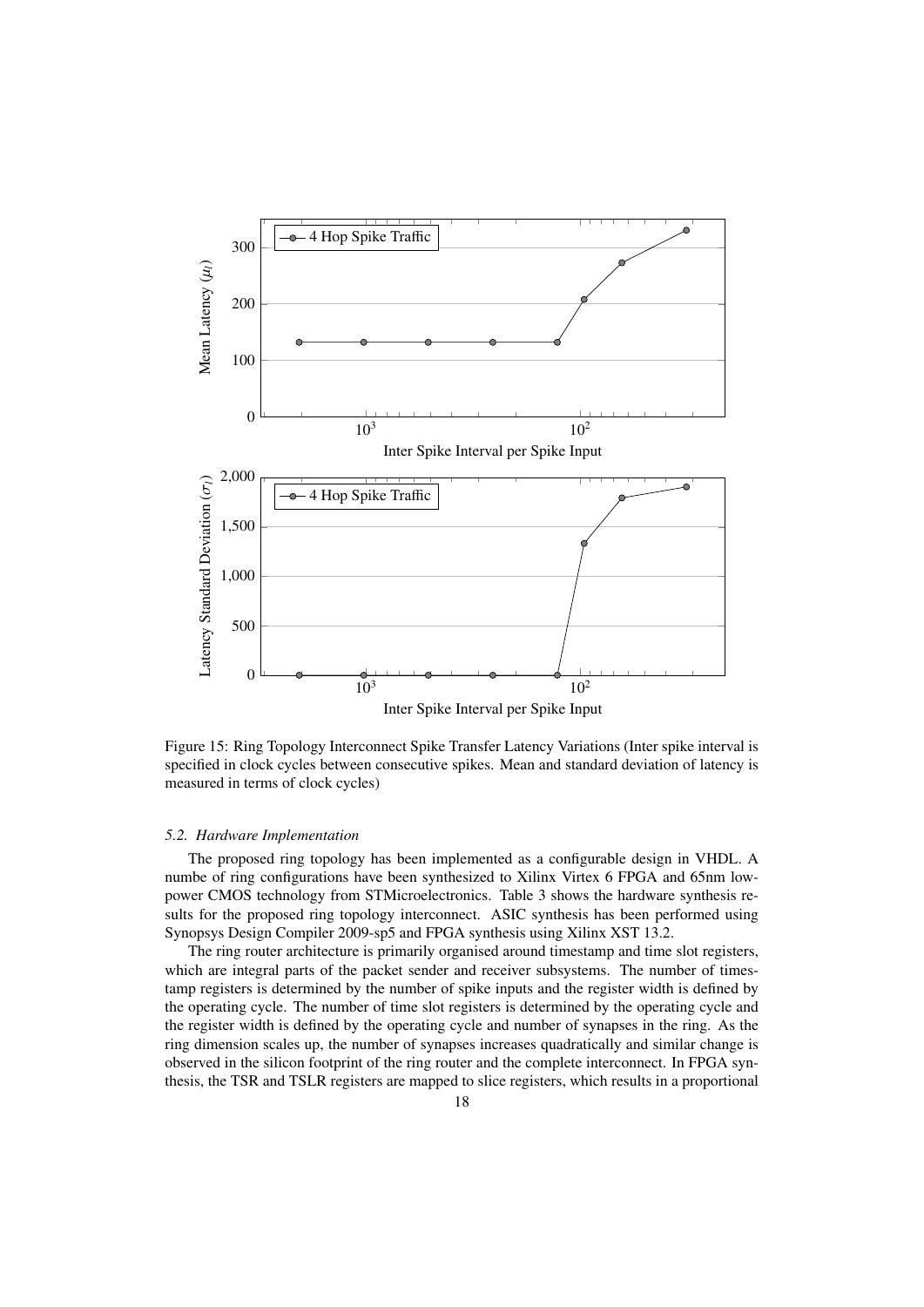|                     | <b>ASIC</b> Synthesis<br>(65nm Low-Power CMOS) | <b>FPGA</b> Synthesis<br>(Xilinx Virtex-6 FPGA) |                           |        |                                              |
|---------------------|------------------------------------------------|-------------------------------------------------|---------------------------|--------|----------------------------------------------|
| Ring<br><b>Size</b> | Ring NoC<br>Area (in $\mu m^2$ )               | <b>Ring Router</b><br>Area (in $\mu m^2$ )      | Ring NoC<br><b>Slices</b> | Slices | <b>Ring Router</b><br><b>Slice Registers</b> |
| 4                   | 40580                                          | 10136                                           | 1060                      | 265    | 581                                          |
| 8                   | 157700                                         | 19707                                           | 5202                      | 650    | 1175                                         |
| 16                  | 642555                                         | 40145                                           | 24010                     | 1212   | 2486                                         |
| 32                  | 2723136                                        | 85099                                           | <b>NA</b>                 | 2970   | 5322                                         |
|                     |                                                |                                                 |                           |        |                                              |

Table 3: Ring Topology Interconnect Synthesis Results (Clock Frequency: 200Mhz)

increase in slice register count and associated control logic mapped on the slices.

The previously reported EMBRACE mesh topology NoC uses unicast packet flow control for the synaptic connections between MNTs. The architecture uses SNN topology memory for storing the spike packet information for the large number of synaptic connections. The topology memory within each MNT occupies 50% silicon area [12]. The proposed ring interconnect employs spike broadcast flow control, where the weight values for unwanted synaptic connections are set to zero in the neuron configuration. This results in significant reduction in the silicon footprint of the architecture.

The rotation and phase counter is replicated in each ring router to facilitate scalable hardware implementation of the interconnect. For simplicity, the rotation and phase counter is shown as a central unit in figure 8.

## *5.3. Scalability for Large SNN Arrays*

Practical SNN systems are characterised by a large numbers of neurons and high interconnectivity through inter-neuron synaptic connections. Each of the SNN execution architectures presented in [16] [17] [18] [19] [20] [21] [22] [23] aim for thousands of neurons and millions of synapses, which is essential for a powerful neural computing platform. Hence, scalability is an important aspect of interconnect design for hardware SNN architectures.

The spike flow control of the proposed ring topology interconnect relies on the ring size and number of spike inputs. Scaling the ring interconnect results in quadratic increase in the synaptic density, but also increases the spike transfer latency. Scaling also adversely affects the spike rate encoding resolution (Table 2). Based on the supported synaptic density, spike rate resolution (which is suitable for practical SNN applications) and silicon area requirements, an optimal sized eight node ring interconnect with MNTs has been designed as the *Ring Tile*.

Research shows that real world biological networks exhibit high communication locality [33] [34]. The modular organisation in human brain has been the motivation for the MNN design strategy, which suggests partitioning of application tasks into a number of subtasks [35] [36] [37]. Based on these factors, the proposed interconnect architecture can be scaled by replicating individual Ring Tiles in mesh topology NoC architecture. The individual ring tile is made up of the ring topology interconnect of 7 MNTs and 1 interface tile. Figure 16 illustrates the architecture of the proposed hierarchical modular hardware SNN. The proposed hierarchical, modular hardware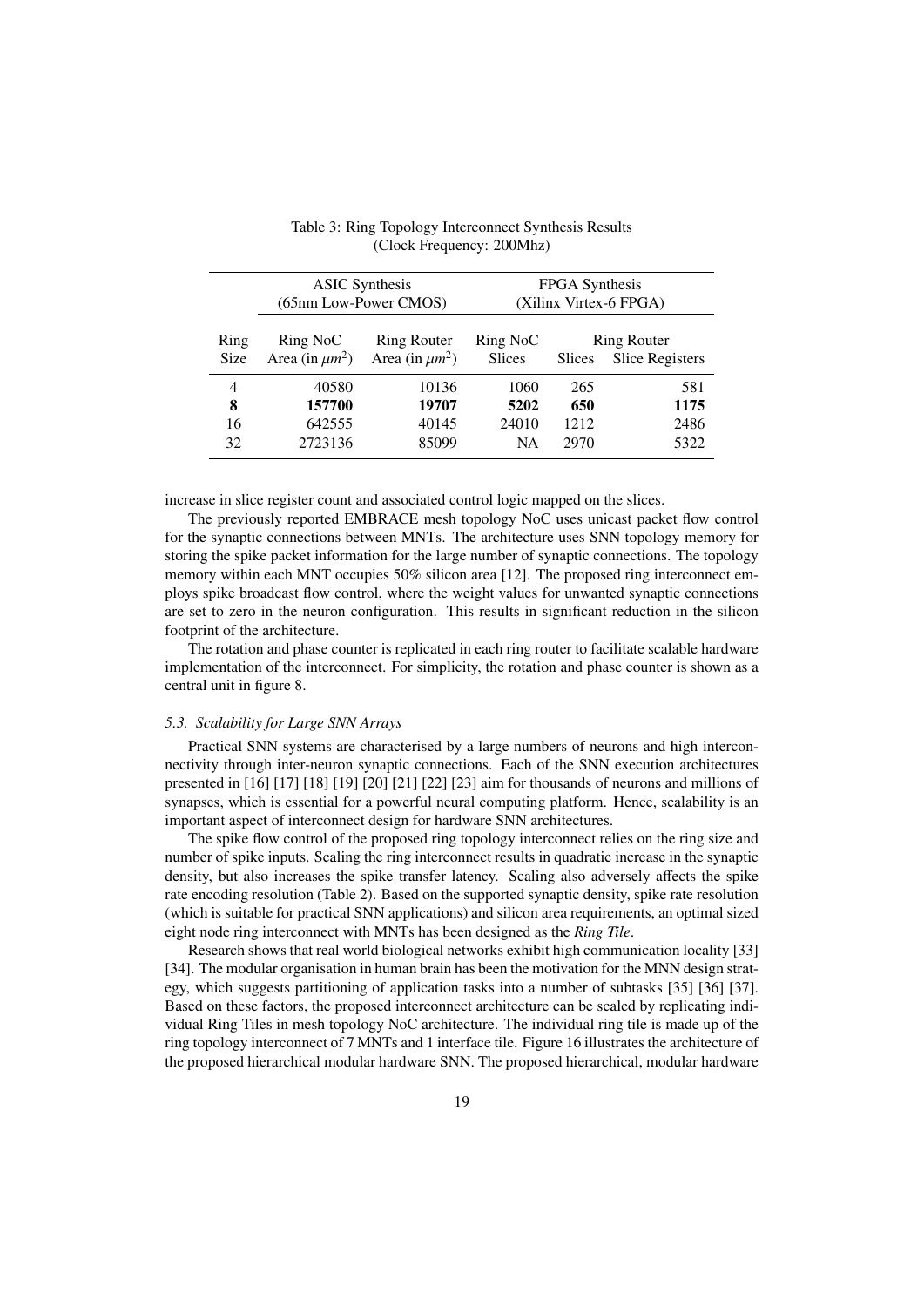

Figure 16: Hierarchical Modular SNN Architecture Comprising Ring Topology Interconnects within Mesh Topology NoC

| <b>RTL Entity</b>   |     | Slices Slice Registers DSP48E1 BRAM |  |
|---------------------|-----|-------------------------------------|--|
| Neuron              |     | 16                                  |  |
| Modular Neural Tile | 262 | 1705                                |  |

Ring Router 650 1175 0 0 8 Node Ring Interconnect 5202 9408 0 0 Ring Tile 7102 21498 224 1 NoC Router 133 35 0 0 0 4 Ring Tile Configuration (Figure 16) 30672 98323 672 6

Table 4: Hierarchical Modular SNN Architecture FPGA Synthesis Results

Due to limited FPGA resources, 672 neurons use DSP48E1 slices each, whereas the remaining 224 neurons require 12 slices each.

SNN in a 4 ring tile configuration comprises 896 neurons, 72K synapses and has been synthesized on Xilinx Virtex-6 XC6VLX240T FPGA device. Table 4 illustrates the FPGA resource utilisation for the architecture depicted in figure 16.

#### 6. Conclusions and Future Work

Spike transfer latency jitter in previously reported EMBRACE mesh topology NoC architecture for hardware SNNs has been quantified and presented as mean and standard deviation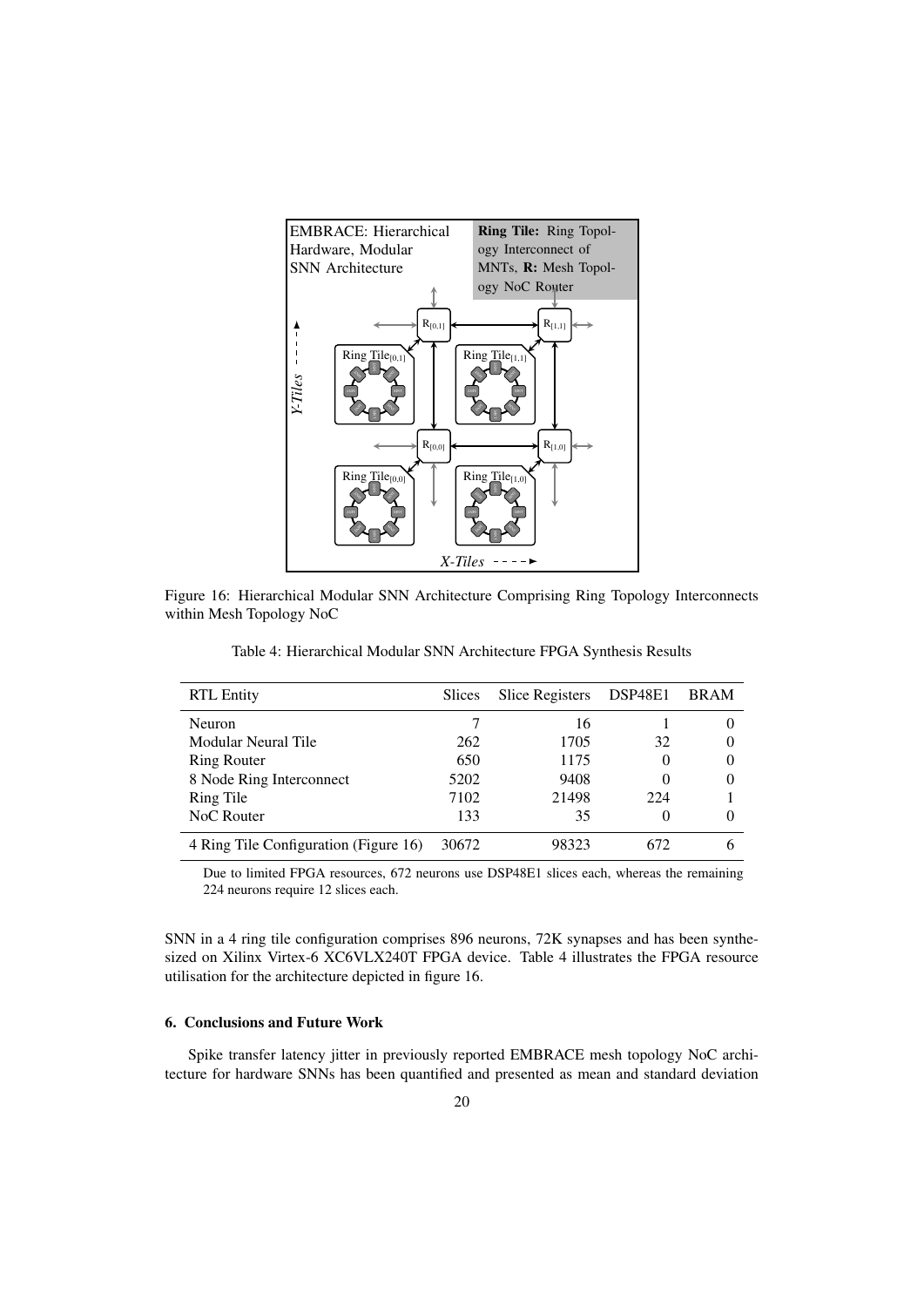of latency over synaptic paths. The mean latency changes represent slow variations in latency, whereas the standard deviation represents latency jitter. The latency jitter in XY routing based mesh topology NoC increases with the network traffic and can affect the SNN application behaviour. Analysis of the effects of NoC latency jitter on the information in SNN structures has been presented. The LIF neuron output spike rate is dependent on the input spike rate, synaptic weight and associated latency jitter on the input synaptic path. Our analysis shows that the LIF neuron output spike rate error is directly proportional to input spike latency jitter. Large inhibitory synaptic weight values have a bigger impact on the LIF neuron output spike rate, due to the associated jitter as compared to excitory synaptic weight values. The synaptic weight integration within an LIF neuron cancels the minor variations (low jitter) on the multiple synaptic inputs, but the high jitter ( $\sigma_l$  > 13) results in a steep increase in the neuron output spike rate error. The SNN information error increases due to the latency jitter in NoC, as the information is processed in cascaded SNN layers connected via NoC.

A ring topology interconnect with a fixed spike transfer latency flow control has been presented. The interconnect offers a fixed spike transfer latency, which is proportional to the ring size and number of spike inputs to each ring router. The proposed eight node ring configuration offers a fixed latency of 128-135 clock cycles between the ring nodes for  $ISI \ge 128$  clock cycles. Scaling the ring interconnect increases the number of synaptic connections quadratically, but also results in proportional increase in spike event buffer size. The ring sizes with more than eight nodes have been found to be unsuitable for applications with response time requirement of few milliseconds, due to spike rate coding constraints and limited resolution. A hierarchical, modular hardware SNN architecture comprising ring tiles integrated in a mesh topology NoC has been presented as a scalable SNN computing platform. The proposed modular hardware SNN comprising 896 neurons and 72K synapses utilises 30672 Virtex-6 FPGA slices.

Future work includes validation of the proposed hierarchical hardware modular SNN architecture using real-life modular SNN applications. A modular robotic navigational controller application comprising multiple application subtasks running on MNTs within the ring topology interconnect will be developed. The suitability of the proposed architecture as a hardware platform for real-life cognitive embedded applications will be analysed by measuring the application accuracy and reliability.

### Acknowledgement

This research is supported by the International Centre for Graduate Education in Micro and Nano-Engineering (ICGEE), Irish Research Council for Science, Engineering and Technology (IRCSET) and Xilinx University Programme.

#### References

- [1] Haykin, Neural Networks: A Comprehensive Foundation, vol. 13, Prentice Hall, 1999.
- [2] W. Maass, Networks of spiking neurons: The third generation of neural network models, Neural Networks 10 (9) (1997) 1659 – 1671, ISSN 0893-6080.
- [3] W. Gerstner, W. M. Kistler, Spiking Neuron Models: Single Neurons, Populations, Plasticity, Cambridge University Press, ISBN 9780521890793, 2002.
- [4] W. Gerstner, A. K. Kreiter, H. Markram, A. V. M. Herz, Neural codes: Firing rates and beyond, Proceedings of the National Academy of Sciences 94 (24) (1997) 12740–12741.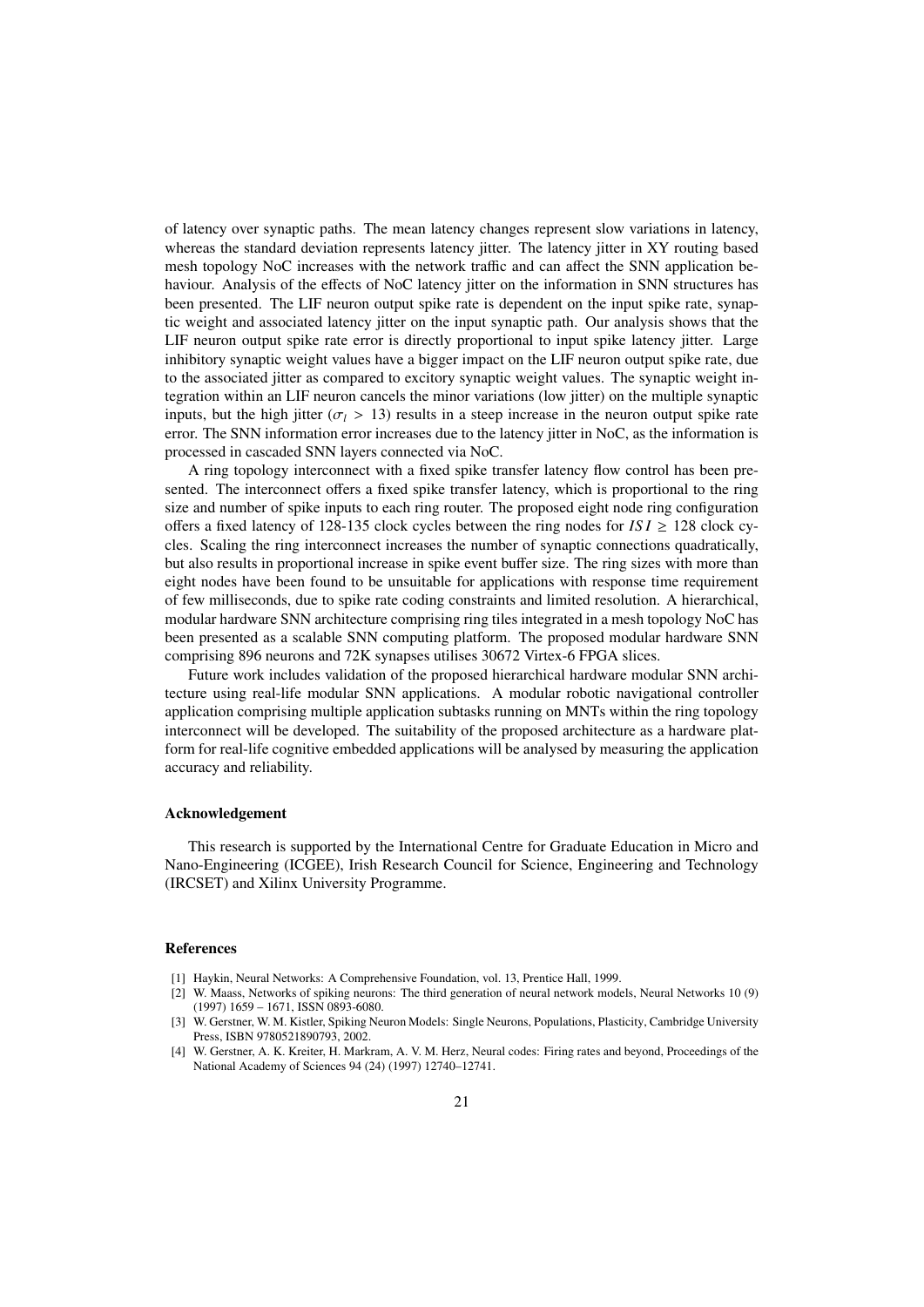- [5] F. Rieke, D. Warland, R. Deruytervansteveninck, W. Bialek, Spikes: Exploring the Neural Code (Computational Neuroscience), The MIT Press, ISBN 0262681080, 1999.
- [6] S. Thorpe, D. Fize, C. Marlot, Speed of processing in the human visual system, Nature 381 (1996) 520 522.
- [7] L. Maguire, T. McGinnity, B. Glackin, A. Ghani, A. Belatreche, J. Harkin, Challenges for large-scale implementations of spiking neural networks on FPGAs, Neurocomputing 71 (1-3) (2007) 13 – 29, ISSN 0925-2312.
- [8] D. Vainbrand, R. Ginosar, Scalable network-on-chip architecture for configurable neural networks, Microprocessors and Microsystems 35 (2) (2011) 152 – 166, ISSN 0141-9331.
- [9] F. Morgan, S. Cawley, B. McGinley, S. Pande, L. McDaid, B. Glackin, J. Maher, J. Harkin, Exploring the evolution of NoC-based Spiking Neural Networks on FPGAs, in: Field-Programmable Technology, 2009. FPT 2009. International Conference on, 300 –303, 2009.
- [10] J. Harkin, F. Morgan, L. McDaid, S. Hall, B. McGinley, S. Cawley, A reconfigurable and biologically inspired paradigm for computation using network-on-chip and spiking neural networks, Int. J. Reconfig. Comput. 2009 (2009) 2:1–2:13, ISSN 1687-7195.
- [11] S. Cawley, F. Morgan, B. McGinley, S. Pande, L. McDaid, S. Carrillo, J. Harkin, Hardware spiking neural network prototyping and application, Genetic Programming and Evolvable Machines 12 (2011) 257–280, ISSN 1389-2576.
- [12] S. Pande, F. Morgan, S. Cawley, T. Bruintjes, G. Smit, B. McGinley, S. Carrillo, J. Harkin, L. McDaid, Modular Neural Tile Architecture for Compact Embedded Hardware Spiking Neural Network .
- [13] L. Benini, G. De Micheli, Powering networks on chips, in: System Synthesis, 2001. Proceedings. The 14th International Symposium on, 33 – 38, 2001.
- [14] L. Benini, G. De Micheli, Networks on chips: a new SoC paradigm, Computer 35 (1) (2002) 70 –78, ISSN 0018- 9162.
- [15] T. Theocharides, G. Link, N. Vijaykrishnan, M. Invin, V. Srikantam, A generic reconfigurable neural network architecture as a network on chip, in: SOC Conference, 2004. Proceedings. IEEE International, 191 – 194, 2004.
- [16] M. Ehrlich, C. Mayr, H. Eisenreich, S. Henker, A. Srowig, A. Grubl, J. Schemmel, R. Schuffny, Wafer-scale VLSI implementations of pulse coupled neural networks, in: Proceedings of the International Conference on Sensors, Circuits and Instrumentation Systems, 2007.
- [17] J. Schemmel, J. Fieres, K. Meier, Wafer-scale integration of analog neural networks, in: Neural Networks, 2008. IJCNN 2008. (IEEE World Congress on Computational Intelligence). IEEE International Joint Conference on, ISSN 1098-7576, 431 –438, 2008.
- [18] S. Furber, A. Brown, Biologically-Inspired Massively-Parallel Architectures Computing Beyond a Million Processors, in: Application of Concurrency to System Design, 2009. ACSD '09. Ninth International Conference on, ISSN 1550-4808, 3 –12, 2009.
- [19] E. Ros, E. Ortigosa, R. Agis, R. Carrillo, M. Arnold, Real-time computing platform for spiking neurons (RT-spike), Neural Networks, IEEE Transactions on 17 (4) (2006) 1050 – 1063, ISSN 1045-9227.
- [20] A. Upegui, C. A. Pea-Reyes, E. Sanchez, An FPGA platform for on-line topology exploration of spiking neural networks, Microprocessors and Microsystems 29 (5) (2005) 211 – 223, ISSN 0141-9331.
- [21] M. Pearson, A. Pipe, B. Mitchinson, K. Gurney, C. Melhuish, I. Gilhespy, M. Nibouche, Implementing Spiking Neural Networks for Real-Time Signal-Processing and Control Applications: A Model-Validated FPGA Approach, Neural Networks, IEEE Transactions on 18 (5) (2007) 1472 –1487, ISSN 1045-9227.
- [22] B. Glackin, T. McGinnity, L. Maguire, Q. Wu, A. Belatreche, A Novel Approach for the Implementation of Large Scale Spiking Neural Networks on FPGA Hardware, in: J. Cabestany, A. Prieto, F. Sandoval (Eds.), Computational Intelligence and Bioinspired Systems, vol. 3512 of *Lecture Notes in Computer Science*, Springer Berlin / Heidelberg, ISBN 978-3-540-26208-4, 1–24, 2005.
- [23] R. Vogelstein, U. Mallik, J. Vogelstein, G. Cauwenberghs, Dynamically Reconfigurable Silicon Array of Spiking Neurons With Conductance-Based Synapses, Neural Networks, IEEE Transactions on 18 (1) (2007) 253 –265, ISSN 1045-9227.
- [24] K. Goossens, J. Dielissen, A. Radulescu, Æthereal network on chip: concepts, architectures, and implementations, Design Test of Computers, IEEE 22 (5) (2005) 414 – 421, ISSN 0740-7475.
- [25] M. Dall'Osso, G. Biccari, L. Giovannini, D. Bertozzi, L. Benini, Xpipes: a latency insensitive parameterized network-on-chip architecture for multiprocessor SoCs, in: Computer Design, 2003. Proceedings. 21st International Conference on, ISSN 1063-6404, 536 – 539, 2003.
- [26] E. Bolotin, I. Cidon, R. Ginosar, A. Kolodny, QNoC: QoS architecture and design process for network on chip, Journal of Systems Architecture 50 (2-3) (2004) 105 – 128, ISSN 1383-7621.
- [27] D. Wiklund, D. Liu, SoCBUS: switched network on chip for hard real time embedded systems, in: Parallel and Distributed Processing Symposium, 2003. Proceedings. International, ISSN 1530-2075, 8 pp., 2003.
- [28] R. Emery, A. Yakovlev, G. Chester, Connection-centric network for spiking neural networks, in: Proceedings of the 2009 3rd ACM/IEEE International Symposium on Networks-on-Chip, NOCS '09, IEEE Computer Society, ISBN 978-1-4244-4142-6, 144–152, 2009.
- [29] J. Kim, H. Kim, Router microarchitecture and scalability of ring topology in on-chip networks, in: Proceedings of